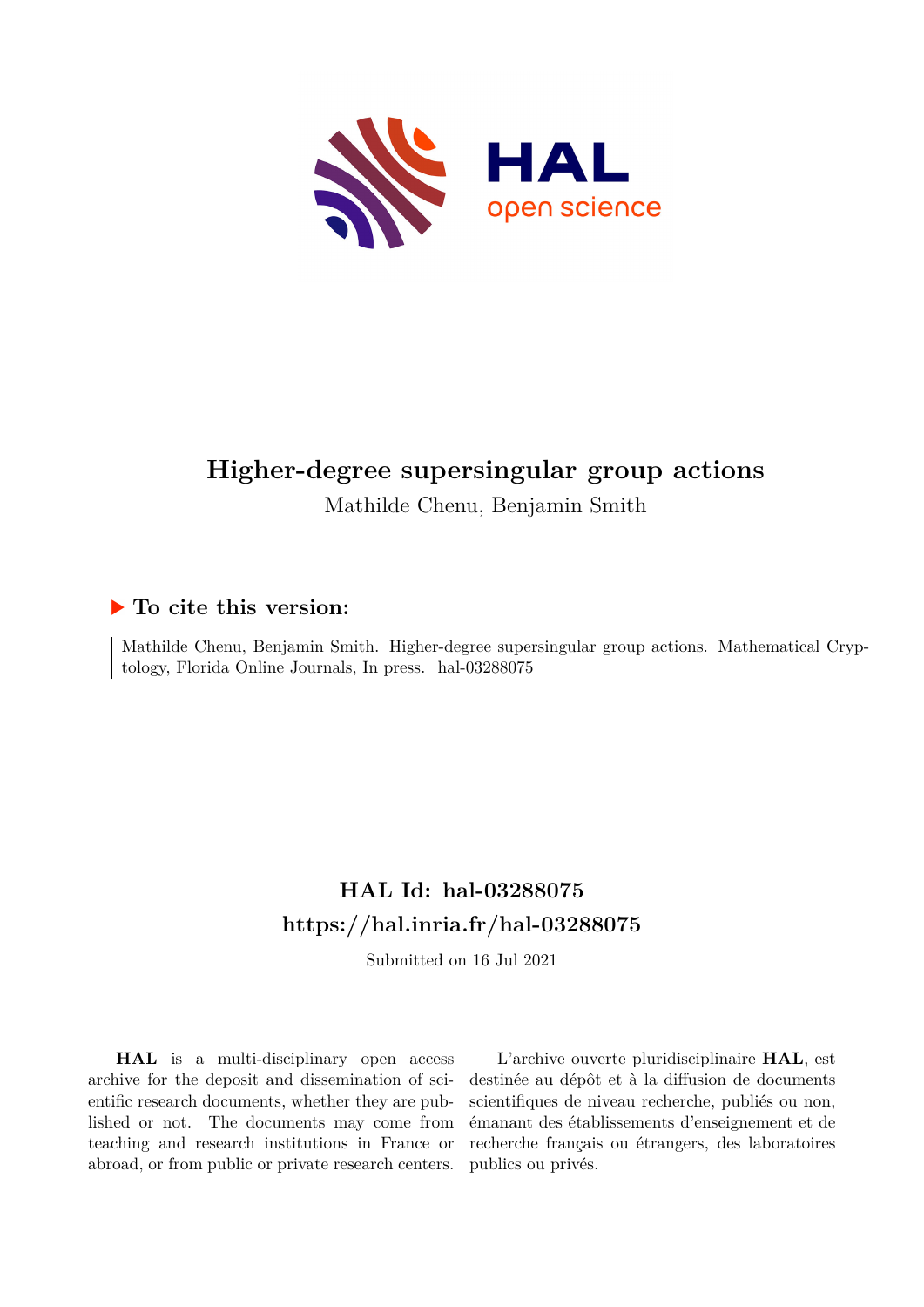# **Higher-degree supersingular group actions**

Mathilde Chenu<sup>1,2</sup> and Benjamin Smith<sup>2,1</sup>

<sup>1</sup>Laboratoire d'Informatique (LIX), CNRS, École polytechnique, Institut Polytechnique de Paris, Palaiseau, France <sup>2</sup>Inria, Palaiseau, France

**Abstract** *We investigate the isogeny graphs of supersingular elliptic curves over*  $\mathbb{F}_{p^2}$  *equipped with a d-isogeny to their Galois conjugate. These curves are interesting because they are, in a sense, a generalization of curves* defined over  $\mathbb{F}_p$ , and there is an action of the ideal class group of Q(√−dp) on the isogeny graphs. We investigate *constructive and destructive aspects of these graphs in isogeny-based cryptography, including generalizations of the CSIDH cryptosystem and the Delfs–Galbraith algorithm.*

**Keywords:** Isogeny-based cryptography, Supersingular elliptic curves, Endomorphisms **2010 Mathematics Subject Classification:** 94A60, 11Y40

## **1 INTRODUCTION**

Supersingular isogeny graphs of elliptic curves over  $\mathbb{F}_{p^2}$ , with their rich number-theoretic and combinatorial properties, are at the heart of an increasing number of pre- and post-quantum cryptosystems. Identifying and exploiting special subgraphs of supersingular isogeny graphs is key to understanding their mathematical properties, and their cryptographic potential.

Isogeny-based cryptosystems roughly fall into two families. On one hand, we have the cryptosystems that work in the full  $\ell$ -isogeny graph for various  $\ell$ , including the Charles–Goren–Lauter hash [13], SIDH [30, 23, 17], SIKE [31], OSIDH [16], SQISign [24], and many more. These systems take advantage of the fact that the supersingular  $\ell$ -isogeny graph is a large regular graph with large diameter and excellent expansion and mixing properties (indeed, it is a Ramanujan graph).

On the other hand, we have cryptosystems that work in the  $\mathbb{F}_p$ -subgraph supported on vertices defined over  $\mathbb{F}_p$ (or with *j*-invariants in  $\mathbb{F}_p$ ), such as CSIDH [11], CSI-FiSh [7], and CSURF [10]. These cryptosystems, many of which represent optimizations and extensions of pioneering work with ordinary curves due to Stolbunov [43, 46] and Couveignes [18], take advantage of the fact that the  $\mathbb{F}_p$ -endomorphism rings of these curves are an imaginary quadratic ring, and the ideal class group of this ring has a convenient and efficiently-computable commutative action on the  $\mathbb{F}_p$ -subgraph. This group action allows us to define many simple and useful cryptosystems, but it also explains the structure of the  $\mathbb{F}_p$ -subgraph, allowing us to use it as a cryptanalytic tool [21] and as a convenient point-of-reference when exploring structures in the full supersingular isogeny graph [1].

This paper investigates a family of generalizations of the  $\mathbb{F}_p$ -subgraph, one for each squarefree integer d. The key is to recognise that a curve  $\mathcal{E}/\mathbb{F}_{p^2}$  has its *j*-invariant in  $\mathbb{F}_p$  precisely when  $\mathcal E$  is isomorphic to the conjugate curve  $\mathcal{E}^{(p)}/\mathbb{F}_{p^2}$  defined by p-th powering the coefficients of  $\mathcal{E}$ , and the edges of the  $\mathbb{F}_p$ -subgraph correspond to isogenies that are compatible with these isomorphisms. In this paper, we relax the isomorphisms to  $d$ -isogenies, and consider the cryptographic consequences. We obtain a series of distinguished subgraphs of the supersingular isogeny graph, each equipped with a free and transitive action by an ideal class group.

We define  $(d, \epsilon)$ -structures—essentially, curves with a d-isogeny to their conjugate—and the isogenies between them in §2. While  $(d, \epsilon)$ -structures are defined over  $\mathbb{F}_{p^2}$ , in §3 we show that they have modular invariants in  $\mathbb{F}_p$ , and give useful parameterizations for  $d = 2$  and 3. We narrow our focus to supersingular curves in §4, using the theory of orientations to set up the class group action on  $(d, \epsilon)$ -structures. We give some illustrative examples of isogeny graphs of supersingular  $(d, \epsilon)$ -structures in §5, before turning to cryptographic applications in §6.

Isogeny graphs of  $(d, \epsilon)$ -structures are a natural setting for variants of CSIDH (and closely related cryptosystems). We give arguments for the security of such cryptosystems in §6.1. We outline a non-interactive key exchange in §6.2, generalizing CSIDH (which is the special case  $d = 1$ ), and highlight some of the subtleties that appear when we move to  $d > 1$ . Optimized implementation techniques are beyond the scope of this article.

The isogeny graphs formed by  $(d, \epsilon)$ -structures form interesting geographical features in the full supersingular isogeny graph. Charles, Goren, and Lauter investigated random walks that happen to hit  $(d, \pm 1)$ -structures in the security analysis of their hash function [13, §7]; random walks into  $(\ell, \pm 1)$ -structures are also key in the path-finding algorithm of [22]. Further heuristics in this direction appear in [1]. Here, we consider these vertices not in isolation, but within their own isogeny graphs; thus, we obtain a series of generalizations of the "spine" of [1], and a broad generalization of the Delfs–Galbraith isogeny-finding algorithm [21] in §6.4.

<sup>\*</sup>Corresponding Author: mathilde.chenu@inria.fr ; benjamin.smith@inria.fr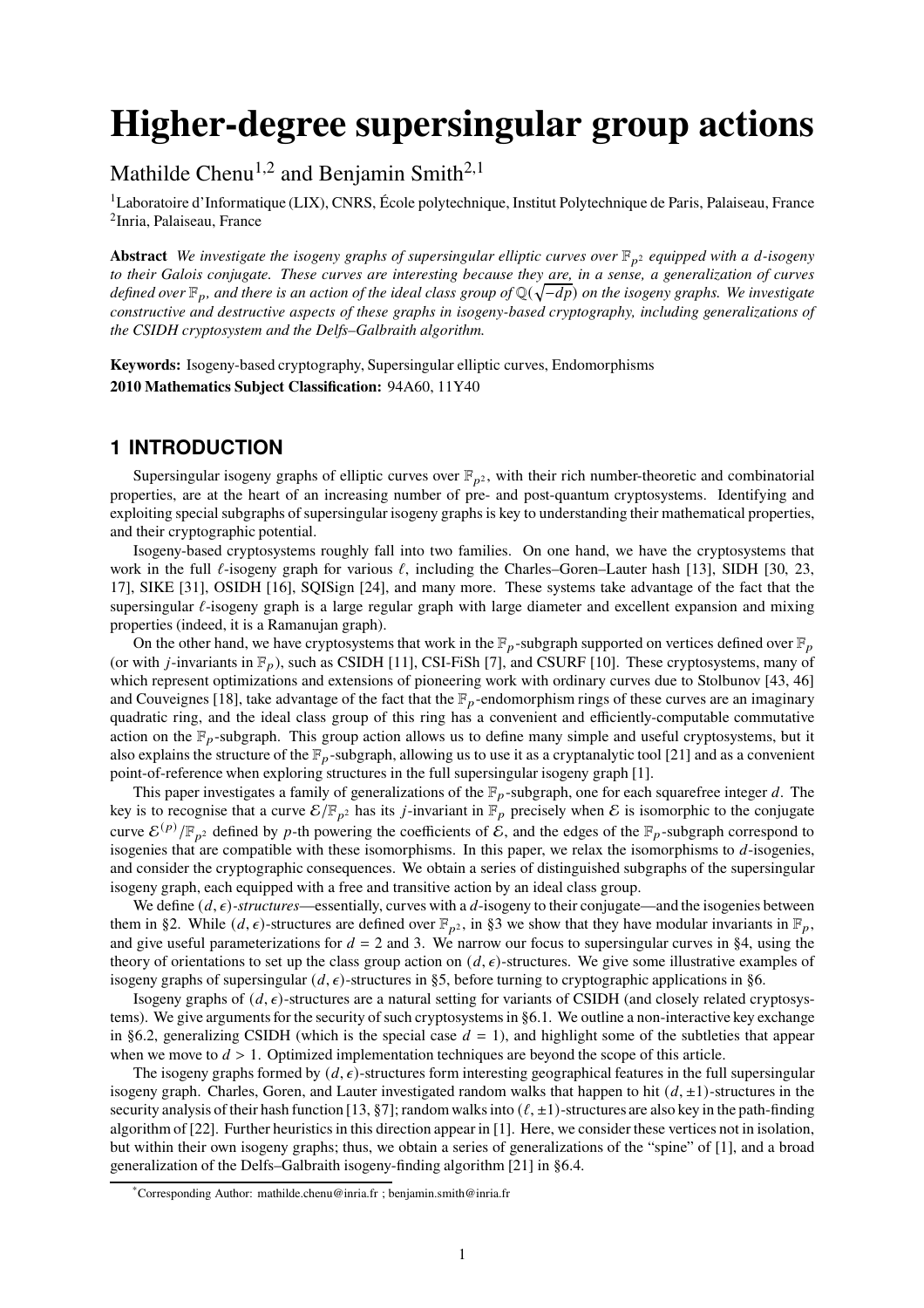**Notation and conventions.** If  $\mathcal E$  is an elliptic curve, then End( $\mathcal E$ ) denotes its endomorphism ring and End<sup>0</sup>( $\mathcal E$ ) denotes End(E)  $\otimes$  Q. Each elliptic curve  $\mathcal{E}/\mathbb{F}_{p^2}$  has a Galois-conjugate curve  $\mathcal{E}^{(p)}$ , defined by p-th powering all of the coefficients in the defining equation of  $\mathcal E$ . The curve and its conjugate are connected by inseparable "Frobenius" *p*-isogenies  $\pi_p : \mathcal{E} \to \mathcal{E}^{(p)}$  and  $\pi_p : \mathcal{E}^{(p)} \to \mathcal{E}$ , defined by *p*-th powering the coordinates (abusing notation, all inseparable *p*-isogenies will be denoted by  $\pi_p$ ). Observe that  $(\mathcal{E}^{(p)})^{(p)} = \mathcal{E}$ , and the composition of  $\pi_p : \mathcal{E} \to \mathcal{E}^{(p)}$  and  $\pi_p : \mathcal{E}^{(p)} \to \mathcal{E}$  is the  $p^2$ -power Frobenius endomorphism  $\pi_{\mathcal{E}}$  of  $\mathcal{E}$ . Conjugation also operates on isogenies: each isogeny  $\phi : \mathcal{E} \to \mathcal{E}'$  defined over  $\mathbb{F}_{p^2}$  has a Galois conjugate isogeny  $\phi^{(p)} : \mathcal{E}^{(p)} \to \mathcal{E}'^{(p)}$ , defined by p-th powering all of the coefficients in a rational map defining  $\phi$ . We always have

 $(\phi^{(p)})^{(p)} = \phi \quad \text{and} \quad \pi_p \circ \phi = \phi^{(p)} \circ \pi_p,$ 

and conjugation thus gives an isomorphism of rings between  $\text{End}(\mathcal{E})$  and  $\text{End}(\mathcal{E}^{(p)})$ .

## **2 CURVES WITH A** 𝑑**-ISOGENY TO THEIR CONJUGATE**

Let  $p > 3$  be a prime, and d a squarefree integer prime to p. Typically, p is very large and d is very small. We are interested in elliptic curves  $\mathcal{E}/\mathbb{F}_{p^2}$  equipped with a d-isogeny  $\psi:\mathcal{E}\to\mathcal{E}^{(p)}$ . Given any such d-isogeny  $\psi$ , we have two returning *d*-isogenies:

$$
\psi^{(p)} : \mathcal{E}^{(p)} \to \mathcal{E}
$$
 and  $\widehat{\psi} : \mathcal{E}^{(p)} \to \mathcal{E}$ .

**Definition 1.** Let  $\mathcal{E}/\mathbb{F}_{p^2}$  be an elliptic curve equipped with a d-isogeny  $\psi: \mathcal{E} \to \mathcal{E}^{(p)}$  to its conjugate. We say *that*  $(\mathcal{E}, \psi)$  *is a*  $(d, \epsilon)$ -structure *if* 

$$
\widehat{\psi} = \epsilon \psi^{(p)} \quad \text{with} \quad \epsilon \in \{1, -1\} \, .
$$

*Each*  $(d, \epsilon)$ *-structure*  $(\mathcal{E}, \psi)$  *has an* associated endomorphism

$$
\mu := \pi_p \circ \psi \in \text{End}(\mathcal{E})\,.
$$

*We say that*  $(E, \psi)$  *is ordinary resp. supersingular if* E *is ordinary resp. supersingular.<sup>1</sup>* 

**Proposition 1.** *If*  $(\mathcal{E}, \psi)$  *is a*  $(d, \epsilon)$ *-structure and*  $\mu$  *is its associated endomorphism, then* 

$$
\mu^2 = [\epsilon d] \pi_{\mathcal{E}}.
$$

*If*  $\pi_{\mathcal{E}}$  *is the Frobenius endomorphism of*  $\mathcal{E}$  *and*  $t_{\mathcal{E}}$  *is its trace, then there exists an integer* r *such that*  $[r]\mu = [p] + \epsilon \pi_{\mathcal{E}}$  $in$  End( $\mathcal{E}$ )*,*  $dr^2 = 2p + \epsilon t_{\mathcal{E}}$  *in*  $\mathbb{Z}$ *, and the characteristic polynomial of*  $\mu$  *is*  $P_{\mu}(T) = T^2 - r dT + dp$ *.* 

*Proof.* We have  $\psi \pi_p = \pi_p \psi^{(p)}$ , so  $\mu^2 = \pi_p \psi \pi_p \psi = \pi_p (\pi_p \psi^{(p)}) \psi = \pi_{\mathcal{E}}(\psi^{(p)} \psi)$ . Now  $\psi^{(p)} = \epsilon \widehat{\psi}$  (because  $(\mathcal{E}, \psi)$  is a  $(d, \epsilon)$ -structure), so  $\psi^{(p)}\psi = [\epsilon d]$ , and therefore  $\mu^2 = [\epsilon d]\pi_{\mathcal{E}}$ . For the rest:  $\mu$  has degree  $dp$ , so it satisfies a quadratic polynomial  $P_{\mu}(T) = T^2 - aT + dp$  for some integer a. The first assertion then implies  $[a]\mu = \mu^2 + [dp] = [\epsilon d]\pi_{\mathcal{E}} + [dp]$ . Squaring, we obtain

$$
([a]\mu)^2 = [d]^2(\pi_{\mathcal{E}}^2 + p^2) + 2[dp][\epsilon d]\pi_{\mathcal{E}} = [d]^2(t_{\mathcal{E}}\pi_{\mathcal{E}}) + 2[dp][\epsilon d]\pi_{\mathcal{E}} = [\epsilon d]\pi_{\mathcal{E}}([\epsilon d]t_{\mathcal{E}} + 2dp),
$$

so  $a^2 = \epsilon dt_{\epsilon} + 2dp$ , hence  $d | a^2$ . But  $d$  is squarefree, so  $d | a$ , and then  $r = a/d$  satisfies the given conditions.  $\Box$ 

**Remark 1.** *In the situation of Proposition 1: if*  $\mathcal{E}$  *is ordinary, then*  $\mathbb{Z}[\mu]$  *and*  $\mathbb{Z}[\pi_{\mathcal{E}}]$  *are orders in*  $\mathbb{Q}(\pi_{\mathcal{E}})$  *of* discriminant  $d^2r^2 - 4dp$  and  $t_{\mathcal{E}}^2 - 4p^2 = r^2(d^2r^2 - 4dp)$ , respectively, so |r| is the conductor of  $\mathbb{Z}[\pi_{\mathcal{E}}]$  in  $\mathbb{Z}[\mu]$ . E *(The supersingular case is treated in detail in §4.)*

**Definition 2.** Let  $(\mathcal{E}, \psi)$  and  $(\mathcal{E}', \psi')$  be  $(d, \epsilon)$ -structures. We say an isogeny (resp. isomorphism)  $\phi : \mathcal{E} \to \mathcal{E}'$  is *an* isogeny (resp. isomorphism) of  $(d, \epsilon)$ -structures *if*  $\psi' \phi = \phi^{(p)} \psi$ , *that is, if the following diagram commutes:* 



<sup>&</sup>lt;sup>1</sup>We focus on curves defined over  $\mathbb{F}_{p^2}$  because our applications involve supersingular curves, and every supersingular curve is isomorphic to a curve over  $\mathbb{F}_{n^2}$ . One might consider isogenies to conjugates over higher-degree extensions, but then in general we do not have the relation  $\widehat{\psi} = \pm \psi^{(p)}$ , which is fundamental to our results.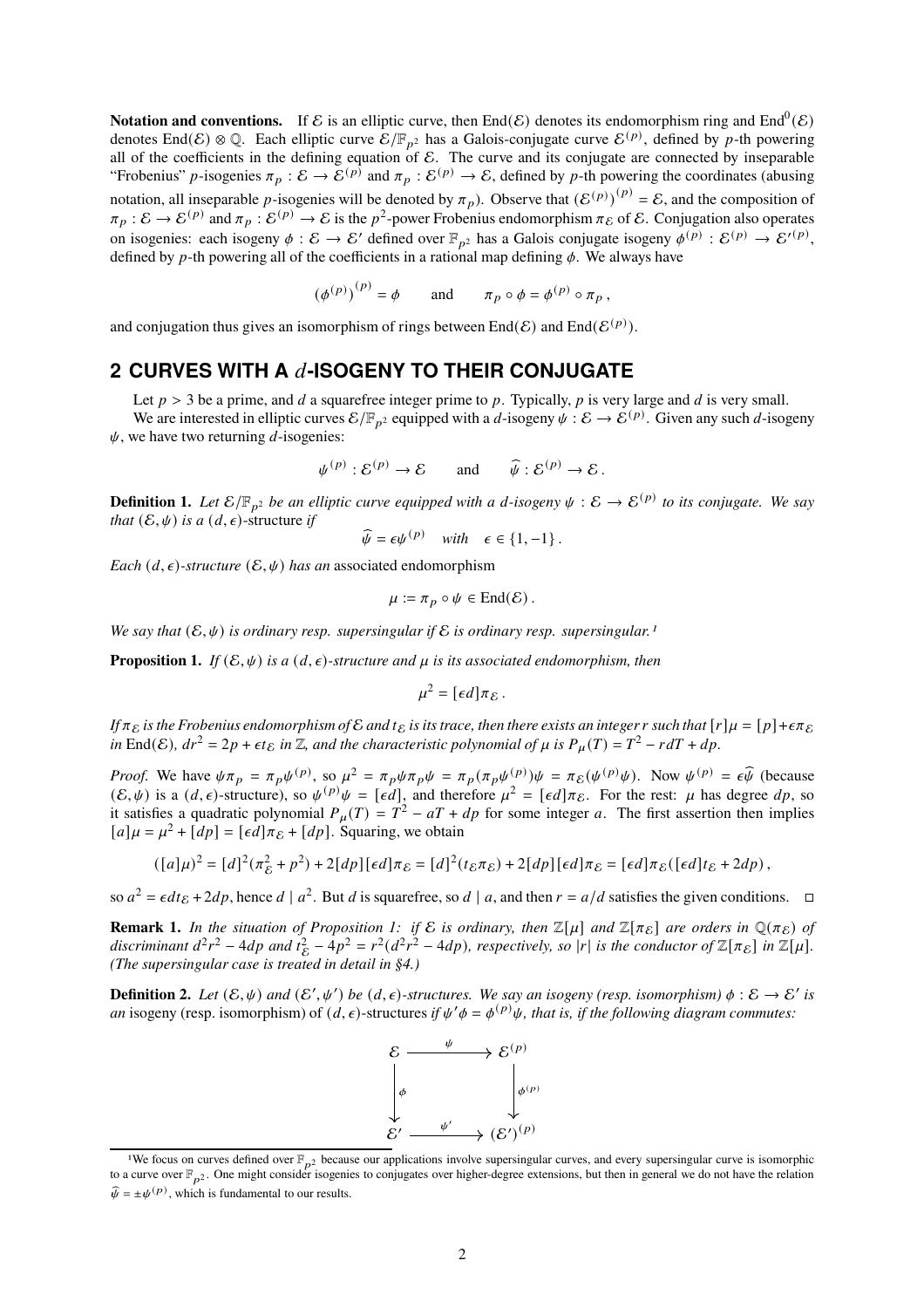It is easily verified that isogenies of  $(d, \epsilon)$ -structures follow the usual rules obeyed by isogenies: the composition of two isogenies of  $(d, \epsilon)$ -structures is an isogeny of  $(d, \epsilon)$ -structures, the dual of an isogeny of  $(d, \epsilon)$ -structures is an isogeny of  $(d, \epsilon)$ -structures, and every  $(d, \epsilon)$ -structure has an isogeny to itself (the identity map, for example). Isogeny therefore forms an equivalence relation on  $(d, \epsilon)$ -structures.

If  $(\mathcal{E}, \psi)$  is a  $(d, \epsilon)$ -structure with associated endomorphism  $\mu$ , then

$$
-(\mathcal{E}, \psi) := (\mathcal{E}, -\psi) \qquad \text{and} \qquad (\mathcal{E}, \psi)^{(p)} := (\mathcal{E}^{(p)}, \psi^{(p)})
$$

are  $(d, \epsilon)$ -structures with associated endomorphisms  $-\mu$  and  $\mu^{(p)}$ , respectively. If  $\phi : (\mathcal{E}, \psi) \to (\mathcal{E}', \psi')$  is an isogeny of  $(d, \epsilon)$ -structures, then  $\phi : -(E, \psi) \to -(E', \psi')$  and  $\phi^{(p)} : (E, \psi)^{(p)} \to (E', \psi')^{(p)}$  are also isogenies of  $(d, \epsilon)$ -structures. We thus have two involutions, **negation** and **conjugation**, on the category of  $(d, \epsilon)$ -structures and their isogenies.

**Remark 2.** The isogenies  $\psi$  and  $\pi_p : \mathcal{E} \to \mathcal{E}^{(p)}$  are both in fact isogenies of  $(d, \epsilon)$ -structures  $(\mathcal{E}, \psi) \to (\mathcal{E}, \psi)^{(p)}$ .

**Twisting.** Let  $\alpha$  be an element of  $\overline{\mathbb{F}}_p \setminus \{0\}$ . For each elliptic curve  $\mathcal{E} : y^2 = x^3 + ax + b$ , there is a curve

$$
\mathcal{E}^{\alpha}/\mathbb{F}_{p^2}(\alpha^2): y^2 = x^3 + \alpha^4 ax + \alpha^6 b
$$

and an  $\mathbb{F}_{p^2}(\alpha)$ -isomorphism  $\tau_\alpha : \mathcal{E} \to \mathcal{E}^\alpha$  defined by  $(x, y) \mapsto (\alpha^2 x, \alpha^3 y)$ . Abusing notation, we write  $\tau_\alpha$  for this map on *every* elliptic curve; with this convention,  $\tau_{\beta} \circ \tau_{\alpha} = \tau_{\alpha\beta}$ . If  $\delta$  is a nonsquare in  $\mathbb{F}_{p^2}$  then  $\mathcal{E}^{\sqrt{\delta}}$  is the *quadratic twist* (which, up to  $\mathbb{F}_{p^2}$ -isomorphism, is independent of the choice of nonsquare  $\delta$ ) and  $\tau_{\sqrt{\delta}}$  is the twisting isomorphism. For each isogeny  $\phi : \mathcal{E} \to \mathcal{E}'$  defined over  $\mathbb{F}_{p^2}$ , there is an  $\mathbb{F}_{p^2}(\alpha^2)$ -isogeny

$$
\phi^{\alpha} := (\tau_{\alpha} \circ \phi \circ \tau_{1/\alpha}) : \mathcal{E}^{\alpha} \longrightarrow (\mathcal{E}')^{\alpha}.
$$

Now let  $(\mathcal{E}, \psi)$  be a  $(d, \epsilon)$ -structure with associated endomorphism  $\mu$ . If again we choose a nonsquare  $\delta$  in  $\mathbb{F}_{p^2}$ , and a square root  $\sqrt{\delta}$  of  $\delta$  in  $\mathbb{F}_{p^4}$ , then in general  $(\mathcal{E}^{\sqrt{\delta}}, \psi^{\sqrt{\delta}})$  is *not* a  $(d, \pm 1)$ -structure (because conjugation and twisting generally do not commute); but  $(\mathcal{E}, \psi)^{\sqrt{\delta}} := (\mathcal{E}^{\sqrt{\delta}}, \tau_{(\sqrt{\delta})^{(p-1)}} \circ \psi^{\sqrt{\delta}})$  is a  $(d, -\epsilon)$ -structure with associated endomorphism  $\mu^{\sqrt{\delta}}$ . The  $\mathbb{F}_{p^2}$ -isomorphism class of  $(\mathcal{E}, \psi)^{\sqrt{\delta}}$  is independent of the choice of  $\delta$ ; we call  $(\mathcal{E}, \psi)^{\sqrt{\delta}}$ the *quadratic twist* of  $(\mathcal{E}, \psi)$ . Note that  $((\mathcal{E}, \psi)^{\sqrt{\delta}})$  $\sqrt{\delta} \cong (\mathcal{E}, \psi)$ . If  $\phi : (\mathcal{E}, \psi) \to (\mathcal{E}', \psi')$  is an isogeny of  $(d, \epsilon)$ structures, then  $\phi^{\sqrt{\delta}}$  induces an isogeny of  $(d, -\epsilon)$ -structures  $\phi^{\sqrt{\delta}}$  :  $(\mathcal{E}, \psi)^{\sqrt{\delta}} \to (\mathcal{E}', \psi')$  $\sqrt{\delta}$ . Twisting therefore takes us from the category of  $(d, \epsilon)$ -structures into the category of  $(d, -\epsilon)$ -structures and back again.

**Example 1.** *Consider the case d* = 1*. Each* (1, 1)*-structure is*  $\mathbb{F}_{p^2}$ *-isomorphic to the base-extension to*  $\mathbb{F}_{p^2}$  *of a curve defined over*  $\mathbb{F}_p$  (with the 1*-isogeny being* [ $\pm 1$ ]*); the associated endomorphism is the p-power Frobenius endomorphism on the base-extended curve, and the integer r of Proposition 1 is the trace of the p-power Frobenius. Each* (1, −1)*-structure is the quadratic twist of a* (1, 1)*-structure: essentially, an ordinary* (1, −1)*-structure is isomorphic to a GLS curve [26]. This discussion should be compared with the remark at the end of [44, §3].*

# **3 PARAMETRIZATIONS AND MODULAR CURVES**

For our computations, we can represent a  $(d, \epsilon)$ -structure  $(\mathcal{E}, \psi)$  as  $(\mathcal{E}, f_{\psi}, \alpha)$ , where  $f_{\psi}$  is the kernel polynomial of  $\psi$  (that is, the monic polynomial whose roots are the x-coordinates of the nonzero points in ker  $\psi$ ) and  $\alpha$  is the element such that  $\psi = \tau_\alpha \circ \tilde{\psi}$ , where  $\tilde{\psi}: \mathcal{E} \to \mathcal{E}/\text{ker }\psi$  is the normalized "Vélu" isogeny.

We want a more space-efficient encoding of isomorphism classes of  $(d, \epsilon)$ -structures, both as a canonical encoding for vertices in isogeny graphs, and for transmission of  $(d, \epsilon)$ -structures used as cryptographic values.

While  $(d, \epsilon)$ -structures may seem to be relatively complicated objects over  $\mathbb{F}_{p^2}$ , their isomorphism classes can be encoded to little more than a single element of  $\mathbb{F}_p$ . Briefly: the key is to take the quotient by negation, which maps the set  $S_{d,\epsilon}$  of isomorphism classes of  $(d,\epsilon)$ -structures over  $\mathbb{F}_{p^2}$  into  $X_0(d)(\mathbb{F}_{p^2})$ , where  $X_0(d)$  is the level-d modular curve. Then, the Atkin–Lehner involution  $\omega_d$ , which maps a modular point onto its "dual", acts as conjugation on the image of  $S_{d,\epsilon}$ . Writing  $X_0^+(d) = X_0(d)/\langle \omega_d \rangle$ , we have a four-to-one map from  $S_{d,\epsilon}$ onto  $X_0^+(d)(\mathbb{F}_p)$ , identifying the isomorphism class of  $(\mathcal{E}, \psi)$  with  $-(\mathcal{E}, \psi)$ ,  $(\mathcal{E}, \psi)^{(p)}$ , and  $-(\mathcal{E}, \psi)^{(p)}$ . We can therefore represent an element of  $S_{d,\epsilon}$  as a point in  $X_0^+(d)(\mathbb{F}_p)$  plus two bits (one to determine the sign, the other the conjugate). Since  $X_0^+(d)$  is a curve, we can further compress the representative point in  $X_0^+(d)(\mathbb{F}_p)$  to one element of  $\mathbb{F}_p$  plus a few bits. This step depends strongly on the geometry of  $X_0^+(d)(\mathbb{F}_p)$ : for example, if  $X_0^+(d)$ has genus 0 then we can rationally parametrize it, giving a simple compression of points in  $X_0^+(d)(\mathbb{F}_p)$  to single elements of  $\mathbb{F}_p$ ; if  $X_0^+(d)$  is hyperelliptic, then we can compress points in  $X_0^+(d)(\mathbb{F}_p)$  to a single element of  $\mathbb{F}_p$  plus a "sign" bit in the usual way; and as the gonality of  $X_0^+(d)$  increases, so does the number of auxiliary bits required.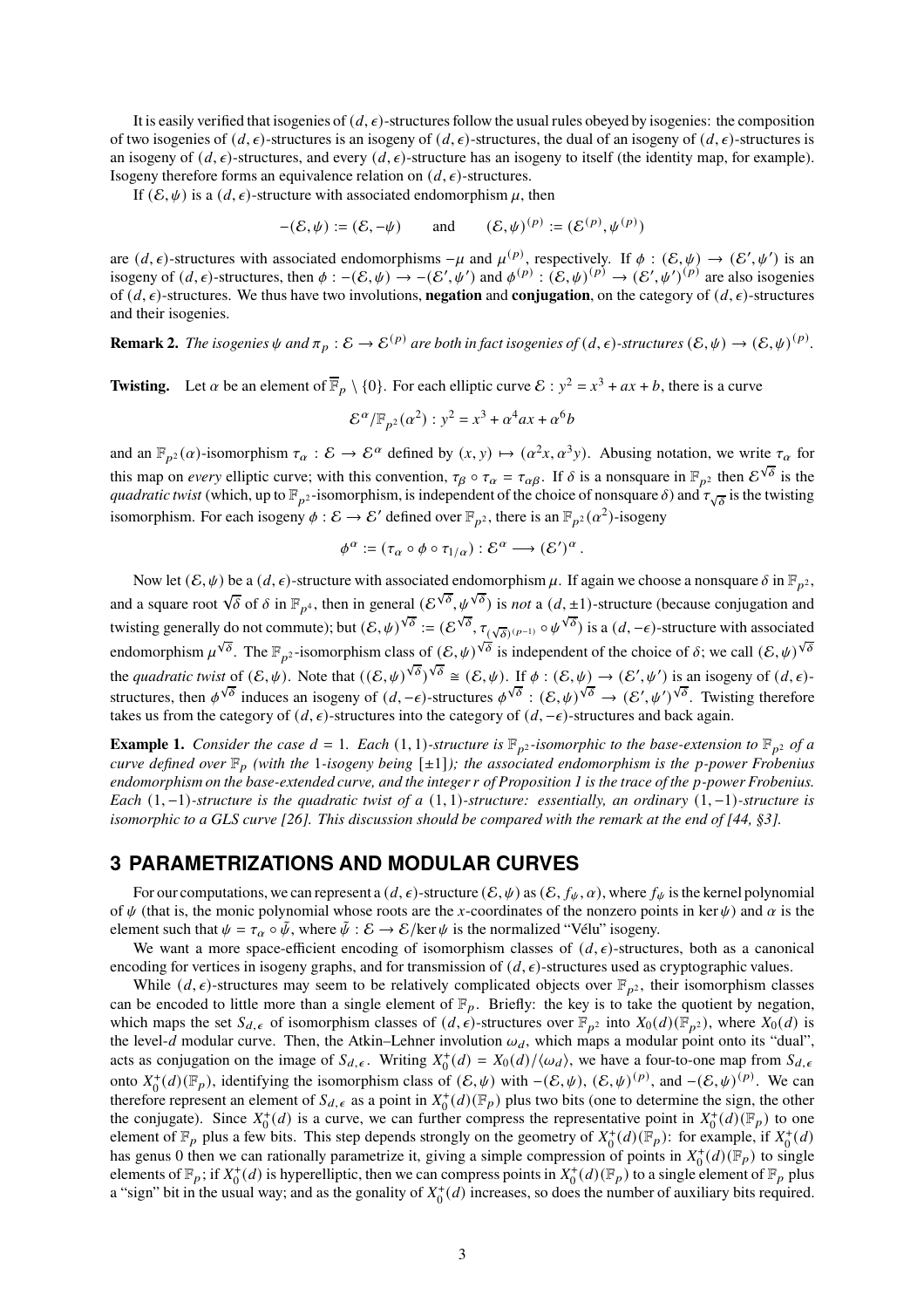A full development of these representations and the algorithms that operate on them is beyond the scope of this short article, but we will give useful explicit constructions for  $d = 2$  and 3 here, derived from explicit parametrizations of Q-curves due to Hasegawa [29]. The associated endomorphisms for ordinary curves in these families have been used to accelerate scalar multiplication algorithms (see [44], where we also find related families for  $d = 5$  and 7, and [28]) and as inputs for specialized point-counting algorithms [37].

#### **3.1 REPRESENTING** (2, 𝜖)**-STRUCTURES**

Let  $\Delta$  be a nonsquare in  $\mathbb{F}_p$ , and fix a square root  $\sqrt{\Delta}$  in  $\mathbb{F}_{p^2}$ . For each  $u$  in  $\mathbb{F}_p$ , the curve

$$
\mathcal{E}_{2,u}/\mathbb{F}_{p^2}: y^2 = x^3 - 6(5 - 3u\sqrt{\Delta})x + 8(7 - 9u\sqrt{\Delta})
$$

has a rational 2-torsion point (4,0), which generates the kernel of a 2-isogeny  $\psi_{2,u} : \mathcal{E}_{2,u} \to \mathcal{E}_{2,u}^{(p)}$  defined over  $\mathbb{F}_{p^2}$ . If we use Vélu's formulae to compute the (normalized) quotient isogeny  $\mathcal{E}_{2,u} \to \mathcal{E}_{2,u}/\langle (4,0) \rangle$ , then the isomorphism  $\mathcal{E}_{2,u}/\langle (4,0) \rangle \to \mathcal{E}_{2,u}^{(p)}$  is  $\tau_{1/\sqrt{-2}}$ . Composing, we obtain an expression for  $\psi_{2,u}$  as a rational map:

$$
\psi_{2,u}: (x,y) \longmapsto \left(\frac{-x}{2} - \frac{9(1+u\sqrt{\Delta})}{x-4}, \frac{y}{\sqrt{-2}} \left(\frac{-1}{2} + \frac{9(1+u\sqrt{\Delta})}{(x-4)^2}\right)\right)
$$

.

Computing the dual isogeny  $\hat{\psi}_{2,u}$  and comparing it with  $\psi_{2,u}^{(p)}$ , we find that  $(\mathcal{E}_{2,u}, \psi_{2,u})$  is a  $(2, 1)$ -structure if  $p \equiv 5,7 \pmod{8}$ , or a  $(2,-1)$ -structure if  $p \equiv 1,3 \pmod{8}$ . (To obtain a family of  $(2,-1)$ -structures when  $p \equiv 5, 7 \pmod{8}$  or (2, 1)-structures if  $p \equiv 1, 3 \pmod{8}$ , it suffices to take the quadratic twist.)

#### **3.2 REPRESENTING** (3,  $\epsilon$ )**-STRUCTURES**

Let  $\Delta$  be a nonsquare in  $\mathbb{F}_p$ , and fix a square root  $\sqrt{\Delta}$  in  $\mathbb{F}_{p^2}$ . For each  $u$  in  $\mathbb{F}_p$ , the elliptic curve

$$
\mathcal{E}_{3,u}/\mathbb{F}_{p^2}: y^2 = x^3 - 3\left(5 + 4u\sqrt{\Delta}\right)x + 2\left(2u^2\Delta + 14u\sqrt{\Delta} + 11\right)
$$

has an order-3 subgroup  $\{O, (3, \pm 2(1 - u\sqrt{\Delta}))\}$  defined by the polynomial  $x - 3$ . Taking the quotient with Vélu's formulae and composing with  $\tau_{1/\sqrt{-3}}$  yields an explicit 3-isogeny  $\psi_{3,u} : \mathcal{E}_{3,u} \to \mathcal{E}_{3,u}^{(p)}$ , and we find that  $(\mathcal{E}_{3,\mu}, \psi_{3,\mu})$  is a (3, 1)-structure if  $p \equiv 2 \pmod{3}$ , or a (3, -1)-structure if  $p \equiv 1 \pmod{3}$ . (To obtain a family of  $(3, -1)$ -structures when  $p \equiv 2 \pmod{3}$  or  $(3, 1)$ -structures if  $p \equiv 1 \pmod{3}$ , take the quadratic twist.)

# **4 SUPERSINGULAR** (𝑑, 𝜖)**-STRUCTURES**

We now come to the main focus of our investigation: supersingular  $(d, \epsilon)$ -structures and their isogeny graphs.

**Definition 3.** We write  $\mathcal{D}_{d,\epsilon}(p)$  for the set of supersingular  $(d,\epsilon)$ -structures over  $\mathbb{F}_{p^2}$  up to  $\mathbb{F}_{p^2}$ -isomorphism, and  $\Gamma(\mathcal{D}_{d,\epsilon}(p))$  for the graph on  $\mathcal{D}_{d,\epsilon}(p)$  whose edges are ( $\mathbb{F}_{p^2}$ -isomorphism classes of) isogenies of  $(d,\epsilon)$ -structures. *For each prime*  $\ell \neq p$ , we write  $\Gamma_{\ell}(\mathcal{D}_{d,\epsilon}(p))$  *for the subgraph of*  $\Gamma(\mathcal{D}_{d,\epsilon}(p))$  *where the edges are*  $\ell$ *-isogenies.* 

Observe that the quadratic twist gives an isomorphism of graphs  $\Gamma(\mathcal{D}_{d,\epsilon}(p)) \cong \Gamma(\mathcal{D}_{d,-\epsilon}(p)).$ 

**Proposition 2.** Let  $(\mathcal{E}, \psi)$  be a  $(d, \epsilon)$ -structure with associated endomorphism  $\mu$ . If  $\mathcal{E}$  is supersingular, then *1.*  $\mu^2 = [-dp].$ 

2. The trace of Frobenius satisfies  $t_{\mathcal{E}} = -2\epsilon p$ , and in particular  $\mathcal{E}(\mathbb{F}_{p^2}) \cong (\mathbb{Z}/(p+\epsilon)\mathbb{Z})^2$ .

*Proof.* With the notation of Proposition 1: The curve E is supersingular if and only if  $p \mid t_{\mathcal{E}}$ . Now  $p \nmid d$ , so  $p \mid r$ by Proposition 1. The characteristic polynomial  $P_{\mu}(T)$  of  $\mu$  has discriminant  $(rd)^{2} - 4dp$ ; this discriminant cannot be positive, so  $|r| \le 2\sqrt{p/d}$ . Since  $p | r$ , we have  $r = 0$ , so  $\mu^2 = [-dp]$ , and  $t_{\mathcal{E}} = \frac{-2p}{\epsilon} = -2\epsilon p$ .

Proposition 2 tells us that if  $(\mathcal{E}, \psi)$  is a supersingular  $(d, \epsilon)$ -structure, then  $\epsilon$  is completely determined by the  $\mathbb{F}_{p^2}$ -isogeny class of E. Further,  $t_{\mathcal{E}}$  can only be  $\pm 2p$ : the special supersingular traces  $-p$ , 0, and p (corresponding to non-quadratic twists of curves of  $j$ -invariant 0 and 1728, if these are supersingular) cannot occur.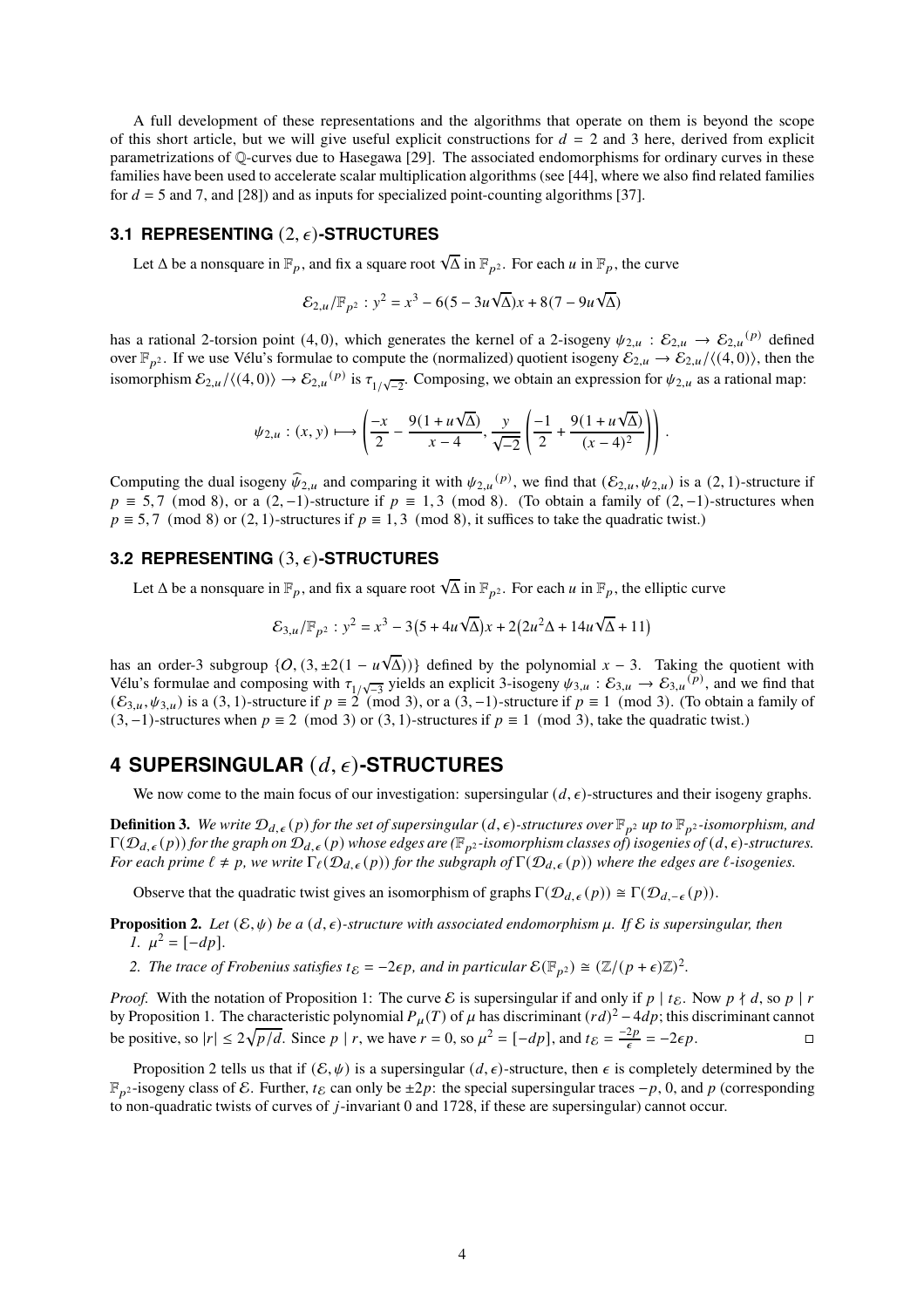#### **4.1 ORIENTATIONS**

Proposition 2 tells us that the associated endomorphism of each supersingular  $(d, \epsilon)$ -structure acts like a square root of  $-dp$  in the endomorphism ring. We can make this notion more precise using *orientations*, as described by Colò and Kohel in [16] and Onuki in [38]. Before going further, we recall some generalities.

Let K be an imaginary quadratic field,  $O_K$  its ring of integers, and O an order in K. A K-orientation on an elliptic curve  $\mathcal{E}/\mathbb{F}_{p^2}$  is a homomorphism  $\iota : K \to \text{End}^0(\mathcal{E})$ ; we call the pair  $(\mathcal{E}, \iota)$  a *K*-oriented elliptic curve. We say *i* is an O-orientation, and  $(\mathcal{E}, \iota)$  is an O-oriented elliptic curve, if  $\iota(\mathcal{O}) \subseteq$  End( $\mathcal{E}$ ). An O-orientation  $\iota : K \to \text{End}^0(\mathcal{E})$  is *primitive* if  $\iota(\mathcal{O}) = \text{End}(\mathcal{E}) \cap \iota(K)$ : that is, if  $\iota$  is "full" in the sense that it does not extend to an O'-orientation for any strict super-order  $O' \supset O$ .

Let  $(\mathcal{E}, \iota)$  be a *K*-oriented elliptic curve. If  $\phi : \mathcal{E} \to \mathcal{E}'$  is an isogeny, then there is an *induced K-orientation*  $\phi_*(\iota)$  on  $\mathcal{E}'$  defined by

$$
\phi_*(\iota): \alpha \longmapsto \frac{1}{\deg(\phi)} \phi \circ \iota(\alpha) \circ \widehat{\phi}.
$$

Given two oriented curves  $(\mathcal{E}, \iota)$  and  $(\mathcal{E}', \iota')$ , an isogeny  $\phi : \mathcal{E} \to \mathcal{E}'$  is said to be K-oriented, or an isogeny of K-oriented elliptic curves, if  $\iota' = \phi_*(\iota)$ . In this case we write  $\phi : (\mathcal{E}, \iota) \to (\mathcal{E}', \iota')$ . If there exists a K-oriented isogeny  $\tilde{\phi}$  :  $(\mathcal{E}', \iota') \to (\mathcal{E}, \iota)$  such that  $\tilde{\phi} \circ \phi = [1]_{\mathcal{E}}$  and  $\phi \circ \tilde{\phi} = [1]_{\mathcal{E}'}$ , then we say that  $\phi$  is a K-oriented isomorphism, and we write  $(\mathcal{E}, \iota) \cong (\mathcal{E}', \iota')$ . Note that  $\phi : (\mathcal{E}, \iota) \to (\mathcal{E}', \iota')$  is an oriented isomorphism if and only if the underlying isomorphism of curves  $\phi$  satisfies  $\phi \circ \iota(\alpha) = \iota'(\alpha) \circ \phi$  for all  $\alpha$  in K.

If  $\phi : (\mathcal{E}, \iota) \to (\mathcal{E}', \iota')$  is a K-oriented isogeny, then  $\iota$  resp.  $\iota'$  is a primitive O resp. O'-orientation for some order O resp. O' in K. If  $\ell = \deg \phi$  is a prime not equal to p, then one of the following holds:

- $O = O'$ , and  $\phi$  is said to be *horizontal*; or
- $O \subset O'$  with  $[O':O] = \ell$ , and  $\phi$  is said to be *ascending*; or
- $O \supset O'$  with  $[O : O'] = \ell$ , and  $\phi$  is said to be *descending*.

Let O be an order in a quadratic field  $K$  such that  $p$  does not split in  $K$  or divide the conductor of O. Following [16], we let  $SS_O(p)$  denote the set of O-oriented supersingular elliptic curves over  $\overline{\mathbb{F}}_p$  up to K-oriented isomorphism. The subset of primitive O-oriented curves (up to K-oriented isomorphism) is denoted by  $SS_{O}^{pr}(p)$ .

For any integral invertible ideal  $\alpha$  in O and any O-oriented curve  $(\mathcal{E}, \iota)$ , we have a finite subgroup

$$
\mathcal{E}[\mathfrak{a}] := \{ P \in \mathcal{E} \mid \iota(\alpha)(P) = 0 \quad \forall \alpha \in \mathfrak{a} \}.
$$

Now suppose  $\mathfrak a$  is prime to the conductor of O in  $O_K$ .<sup>2</sup> If  $\phi_{\mathfrak a}: \mathcal E \to \mathcal E/\mathcal E[\mathfrak a]$  is the quotient isogeny, then  $(\phi_a)_*(\iota)$  is an O-orientation on  $\mathcal{E}/\mathcal{E}[\mathfrak{a}]$ , and  $\phi_\mathfrak{a}$  is a horizontal isogeny of O-oriented curves. If  $\mathfrak{a}$  is principal then  $(\mathcal{E}/\mathcal{E}[\mathfrak{a}], (\phi_{\mathfrak{a}})_*(\iota)) \cong (\mathcal{E}, \iota)$ , so the map

$$
(\mathfrak{a},(\mathcal{E},\iota)) \mapsto (\mathcal{E}/\mathcal{E}[\mathfrak{a}],(\phi_{\mathfrak{a}})_*(\iota))
$$

extends to fractional ideals and factors through the class group, and as in [16] we get a transitive group action

$$
Cl(O) \times SS_O(p) \longrightarrow SS_O(p) .
$$

Onuki [38] shows that if we restrict to a certain subset of the *primitive* O-oriented curves, then this action is transitive and free. Let  $\mathcal{J}_O$  denote the set of *j*-invariants of elliptic curves  $\mathcal E$  over  $\mathbb C$  (not  $\overline{\mathbb F}_p$ ) with End( $\mathcal E$ )  $\cong$  O. All elements in  $\mathcal{J}_O$  are algebraic integers, so an elliptic curve whose *j*-invariant is in  $\mathcal{J}_O$  has potential good reduction at any prime ideal. Since  $\mathcal{J}_O$  is finite, we can take a number field L and a prime ideal  $\mathfrak p$  of L above p such that for all  $j \in \mathcal{J}_Q$ , there exists an elliptic curve over L with good reduction at p and j-invariant j. Fix an injection of the residue field of L modulo p into  $\overline{\mathbb{F}}_p$ . Let  $Ell(O)$  be the set of isomorphism classes of elliptic curves E over L with good reduction at p and j-invariants in  $\mathcal{J}_0$ . For every such  $\mathcal{E}$ , we let  $[\cdot]_{\mathcal{E}}$  be the *normalized* O-orientation: that is, such that for any invariant differential  $\omega$  on E,  $([\alpha]_{\varepsilon})^* \omega = \alpha \omega$  for all  $\alpha$  in O. Then reduction mod  $\mathfrak p$  defines a  $\text{map }\rho: Ell(O) \to \text{SS}^{\text{pr}}_{O}(p)$  sending  $\mathcal E$  to  $(\widetilde{\mathcal E}, [.]_{\widetilde{\mathcal E}})$ , where  $\widetilde{\mathcal E}$  is the reduction of  $\mathcal E/L$  at  $\mathfrak p$  and  $[\cdot]_{\widetilde{\mathcal E}}$  is the orientation such that  $[\alpha]_{\tilde{\mathcal{E}}} = [\alpha]_{\mathcal{E}} \pmod{\mathfrak{p}}$  for all  $\alpha$  in  $\tilde{O}$ .

**Theorem 1** (Onuki [38, Theorem 3.4]). With the notation above:  $Cl(O)$  acts freely and transitively on  $\rho$ ( $Ell(O)$ ).

#### **4.2 THE NATURAL ORIENTATION**

From now on we let  $K = \mathbb{Q}(\sqrt{-dp})$ , and let  $O_K$  be the maximal order of K.

<sup>2</sup>Working with the class group, we can always replace ideals that are not prime to the conductor with equivalent integral ideals that are.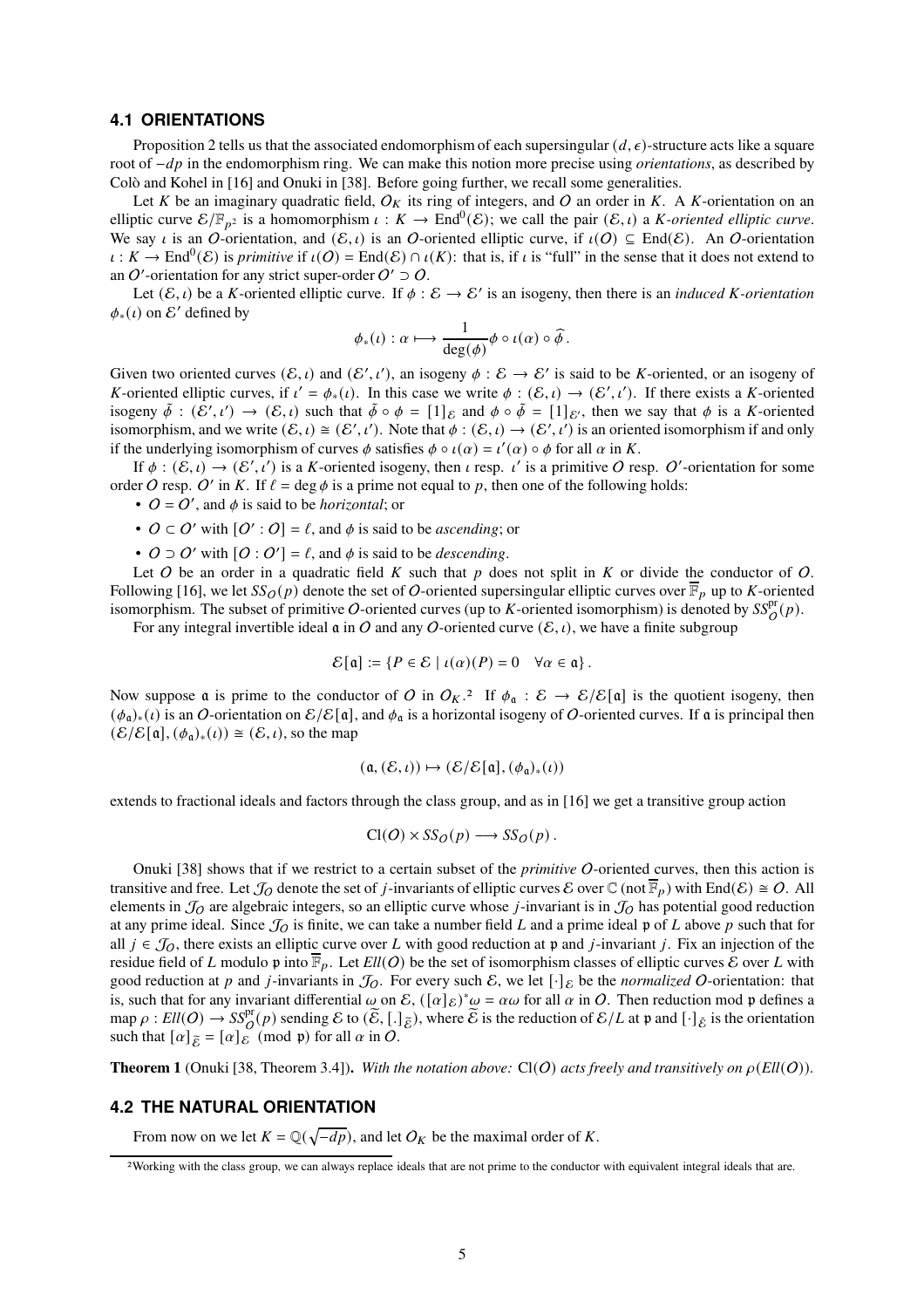If  $(\mathcal{E}, \psi)$  is a supersingular  $(d, \epsilon)$ -structure and  $\mu$  is the associated endomorphism, then

$$
\iota_{\psi}: \mathbb{Q}(\sqrt{-dp}) \longrightarrow \text{End}^{0}(\mathcal{E})
$$

$$
\sqrt{-dp} \longmapsto \mu
$$

is a  $\mathbb{Z}[\sqrt{-dp}]$ -orientation by Proposition 2. We call this the *natural* orientation.

**Lemma 1.** If  $\mathcal{E}/\mathbb{F}_{p^2}$  is a supersingular elliptic curve with  $\#\mathcal{E}(\mathbb{F}_{p^2}) = (p+\epsilon)^2$  and  $\iota$  is a  $\mathbb{Z}[\sqrt{-dp}]$ -orientation on E, then *i* is the natural orientation for some  $(d, \epsilon)$ -structure  $(\mathcal{E}, \psi)$ .

*Proof.* Let  $\mu := \iota(\sqrt{-dp})$  in End $(\mathcal{E})$ . We have  $\deg(\mu) = dp$  and  $p \nmid d$ , so  $\mu$  factors over  $\mathbb{F}_{p^2}$  into the composition of a d-isogeny and a p-isogeny. Since E is supersingular, the p-isogeny is isomorphic to  $\pi_p$ , and so  $\mu = \pi_p \psi$  for some d-isogeny  $\psi : \mathcal{E} \to \mathcal{E}^{(p)}$ . It remains to show that  $\widehat{\psi} = \epsilon \psi^{(p)}$ . Now  $[-dp] = \mu^2 = \pi_p \psi \pi_p \psi = \psi^{(p)} \pi_p^2 \psi = \psi^{(p)} \psi \pi_p^2$ , and  $\pi_p^2 = [-\epsilon p]$  because  $\mathcal E$  is supersingular with  $\#\mathcal E(\mathbb F_{p^2}) = (p+\epsilon)^2$ , so  $[d] = \epsilon \psi^{(p)} \psi$ , and therefore  $\widehat{\psi} = \epsilon \psi^{(p)}$ .

**Lemma 2.** Let  $(\mathcal{E}, \psi)$  and  $(\mathcal{E}', \psi')$  be  $(d, \epsilon)$ -structures with natural orientations  $\iota_{\psi}$  and  $\iota_{\psi'}$ , respectively. If  $φ$  :  $E$  →  $E'$  *is an isogeny, then*  $φ$  *is an isogeny (resp. isomorphism) of*  $\mathbb{Z}[\sqrt{-dp}]$ -oriented elliptic curves  $(\mathcal{E},\iota) \to (\mathcal{E}',\iota')$  if and only if it is an isogeny (resp. isomorphism) of  $(d,\epsilon)$ -structures  $(\mathcal{E},\psi) \to (\mathcal{E}',\psi').$ 

*Proof.* Let  $\mu$  resp.  $\mu'$  be the associated endomorphisms of  $(\mathcal{E}, \psi)$  resp.  $(\mathcal{E}', \psi')$ ; then

$$
\phi_*(\iota_{\psi}) = \iota_{\psi'} \iff \phi_*(\iota_{\psi})(\sqrt{-dp}) = \iota_{\psi'}(\sqrt{-dp}) \qquad (\sqrt{-dp} \text{ generates } \mathbb{Q}(\sqrt{-dp})
$$
  
\n
$$
\iff \phi \circ \mu \circ \widehat{\phi} = \mu' \text{ (deg }\phi) \qquad \text{(multiplying by deg }\phi)}
$$
  
\n
$$
\iff \phi \circ \mu = \mu' \circ \phi \qquad \text{(cancelling $\widehat{\phi}$)}
$$
  
\n
$$
\iff \phi \circ \pi_p \circ \psi = \pi_p \circ \psi' \circ \phi \qquad \text{(by definition)}
$$
  
\n
$$
\iff \pi_p \circ \phi^{(p)} \circ \psi = \pi_p \circ \psi' \circ \phi \qquad \text{(rightharpoonup p to $\pi_p$)}
$$
  
\n
$$
\iff \phi^{(p)} \circ \psi = \psi' \circ \phi \qquad \text{(cancelling $\pi_p$)}
$$

and the result follows on comparing definitions.

Colò and Kohel [16] and Onuki [38] use class-group actions to study the isogeny graphs  $\Gamma(SS_O(p))$  with vertex set  $SS_O(p)$  for different orders O. Proposition 3 allows us to transfer their results to our setting of  $(d, \epsilon)$ -structures.

**Proposition 3.** The graphs  $\Gamma(\mathcal{D}_{d,\epsilon}(p))$  and  $\Gamma(SS_{\mathbb{Z}[\sqrt{-dp}]}(p))$  are explicitly isomorphic for  $\epsilon = 1$  and  $\epsilon = -1$ .

*Proof.* This follows from Lemmas 1 and 2, once we can show that the isomorphism class of any  $\mathbb{Z}[\sqrt{-dp}]$ -oriented supersingular curve  $(\mathcal{E}, \iota)$  over  $\overline{\mathbb{F}}_p$  contains a representative over  $\mathbb{F}_{p^2}$  of order  $(p+\epsilon)^2$ . Since  $j(\mathcal{E})$  is in  $\mathbb{F}_{p^2}$ , after a suitable  $\overline{\mathbb{F}}_p$ -isomorphism we may suppose that  $\mathcal E$  is defined over  $\mathbb F_{p^2}$  and  $\#\mathcal E(\mathbb F_{p^2}) = (p + \epsilon)^2$ ; and then  $\iota$  is defined over  $\mathbb{F}_{p^2}$  because for a supersingular elliptic curve over  $\mathbb{F}_{p^2}$  all of the endomorphisms are defined over  $\mathbb{F}_{p^2}$ .

Let  $K = \mathbb{Q}(\sqrt{-dp})$ . The order  $\mathbb{Z}[\sqrt{-dp}]$  has index 2 in  $O_K$  if  $-dp \equiv 1 \pmod{4}$ , and is equal to  $O_K$  otherwise. If  $-dp \neq 1 \pmod{4}$ , then, every natural orientation is a primitive O<sub>K</sub>-orientation; if  $-dp \equiv 1 \pmod{4}$ , each natural orientation is either a primitive  $\mathbb{Z}[\sqrt{-dp}]$ -orientation or a primitive  $O_K$ -orientation.

**Proposition 4.** Let  $(\mathcal{E}, \psi)$  be a supersingular  $(d, \epsilon)$ *-structure with natural orientation*  $\iota_{\psi}$ *.* 

- *1. If* −*dp*  $\neq$  1 (mod 4)*, then*  $\iota_{\psi}$  *is a primitive*  $O_K$ -*orientation.*
- *2. If*  $-dp \equiv 1 \pmod{4}$ *, then*  $\iota_{\psi}$  *is a primitive*  $O_K$ *-orientation if the associated endomorphism*  $\mu$  *fixes*  $\mathcal{E}[2]$ pointwise, and a primitive  $\mathbb{Z}[\sqrt{-dp}]$ -orientation otherwise.

*Proof.* By definition,  $\iota_{\psi}$  is a  $\mathbb{Z}[\sqrt{-dp}]$ -orientation. To complete Case (2), it suffices to check whether the element  $\iota_{\psi}(\frac{1}{2}(-1+\sqrt{-dp})) = \frac{1}{2}(\mu - [1])$  of End<sup>0</sup>(E)  $\cap \iota_{\psi}(K)$  is in End(E) (because  $\frac{1}{2}(-1+\sqrt{-dp})$  generates  $O_K$ , but is not in  $\mathbb{Z}[\sqrt{-dp}]$ ). This is the case if and only if  $\mu - [1]$  factors over [2], if and only if  $\mu$  fixes  $\mathcal{E}[2]$  pointwise.  $\Box$ 

In the light of Propositions 3 and 4, we partition  $\mathcal{D}_{d,\epsilon}(p)$  into two subsets:

$$
\mathcal{D}_{d,\epsilon}(p) = \mathcal{D}_{d,\epsilon}^{\max}(p) \sqcup \mathcal{D}_{d,\epsilon}^{\text{sub}}(p),
$$

where  $\mathcal{D}_{d,\epsilon}^{\max}(p)$  contains the classes whose natural orientations are primitive  $O_K$ -orientations, and  $\mathcal{D}_{d,\epsilon}^{\text{sub}}(p)$  contains the classes whose natural orientations are primitive orientations by the order of conductor 2 in  $O_K^2$ . If  $-dp \neq 1$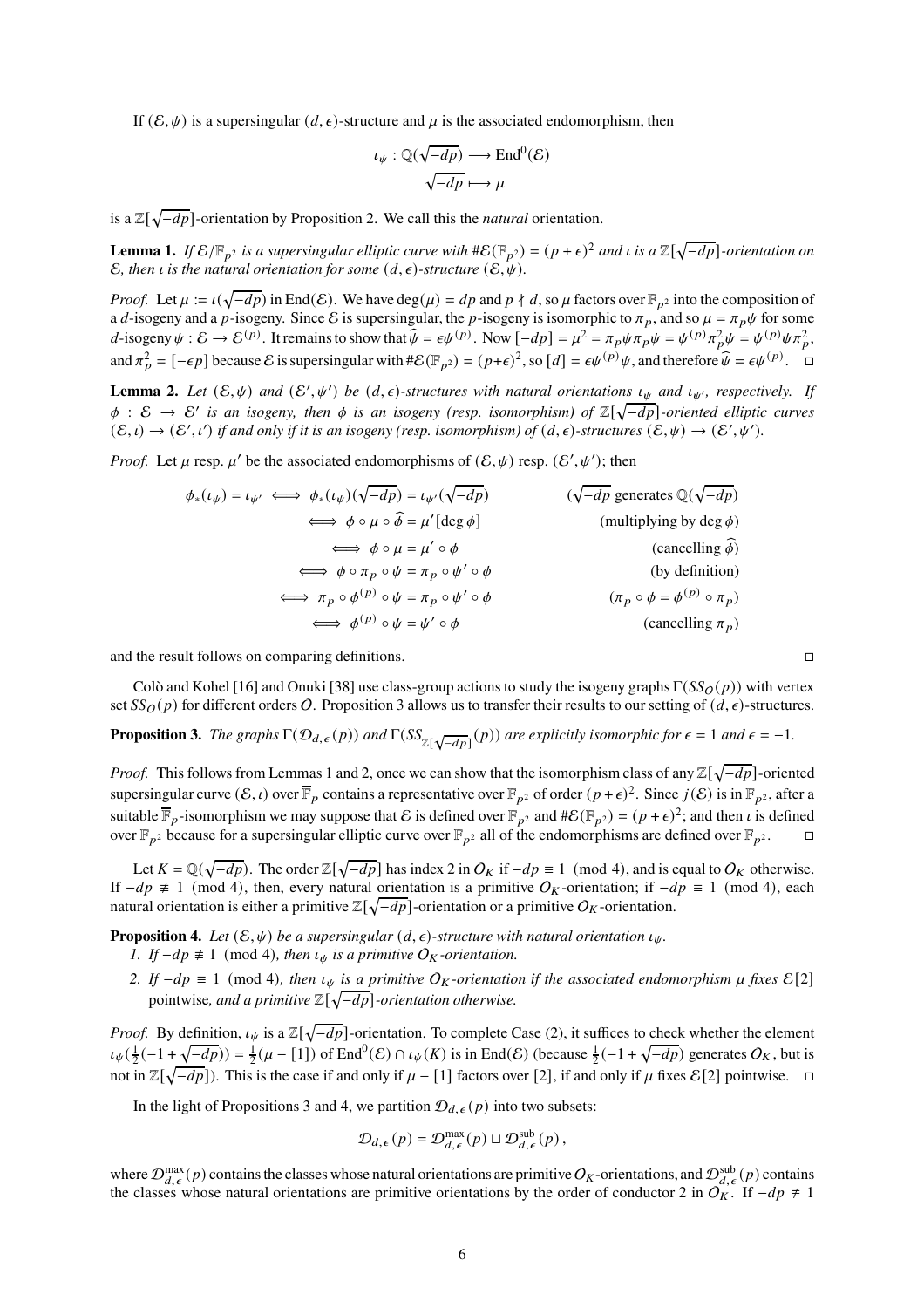(mod 4), then  $\mathcal{D}_{d,\epsilon}^{\max}(p) = \mathcal{D}_{d,\epsilon}(p)$  and  $\mathcal{D}_{d,\epsilon}^{\text{sub}}(p) = \emptyset$ . If  $-dp \equiv 1 \pmod{4}$ , then  $[O_K : \mathbb{Z}[\sqrt{-dp}] = 2$ , so  $\mathcal{D}_{d,\epsilon}^{\text{max}}(p)$  resp.  $\mathcal{D}_{d,\epsilon}^{\text{sub}}(p)$  consists of the  $(d,\epsilon)$ -structures where  $\mu$  acts trivially resp. nontrivially on the 2-torsion.

Given Lemma 2,  $\ell$ -isogenies of  $(d, \epsilon)$ -structures are "ascending", "descending", and "horizontal" with respect to the natural orientations: we have horizontal  $\ell$ -isogenies between vertices in  $\mathcal{D}_{d,\epsilon}^{\max}(p)$  and between vertices in  $\mathcal{D}_{d,\epsilon}^{sub}(p)$ , while  $\mathcal{D}_{d,\epsilon}^{max}(p)$  and  $\mathcal{D}_{d,\epsilon}^{sub}(p)$  are connected by ascending and descending 2-isogenies. In the language of isogeny volcanoes, vertices in  $\mathcal{D}_{d,\epsilon}^{\max}(p)$  form the "craters", and vertices in  $\mathcal{D}_{d,\epsilon}^{\text{sub}}(p)$  the "floors".

#### **4.3 THE CLASS GROUP ACTION**

Proposition 3 translates the action of  $Cl(\mathbb{Z}[\sqrt{-dp}])$  on  $SS_{\mathbb{Z}[\sqrt{-dp}]}(p)$  defined above into an action on  $\mathcal{D}_{d,\epsilon}(p)$ . Theorem 2 makes this precise: it shows that  $\mathcal{D}_{d,\epsilon}^{\max}(p)$  is a principal homogeneous space (or torsor) under Cl( $O_K$ ), and that if  $\mathcal{D}^{\text{sub}}_{d,\epsilon}(p)$  is not empty then it is a principal homogeneous space under  $Cl(\mathbb{Z}[\sqrt{-dp}]).$ 

- **Theorem 2.** *Let*  $K = \mathbb{Q}(\sqrt{-dp})$ *, with maximal order*  $O_K$ *, and let*  $\epsilon = \pm 1$ *.* • The class group  $\text{Cl}(O_K)$  acts freely and transitively on  $\mathcal{D}_{d,\epsilon}^{\max}(p)$ .
	- If  $\mathcal{D}_{d,\epsilon}^{\text{sub}}(p) \neq 0$ , then  $\text{Cl}(\mathbb{Z}[\sqrt{-dp}])$  acts freely and transitively on  $\mathcal{D}_{d,\epsilon}^{\text{sub}}(p)$ .

*Proof.* Let  $O = O_K$  or  $\mathbb{Z}[\sqrt{-dp}]$ . Since p does not split in K, Theorem 1 tells us that Cl(O) acts freely and transitively on  $\rho(Ell(O)) \subseteq S\mathcal{S}_O^{\text{pr}}(p)$ . Given the isomorphism of Proposition 3, it only remains to prove that  $\rho(Ell(O)) = SS_O^{\text{pr}}(p)$ . For any  $(\mathcal{E}, \iota)$  in  $SS_O^{\text{pr}}(p)$ , Proposition 3.3 of [38] tells us that  $(\mathcal{E}, \iota)$  or  $(\mathcal{E}, \iota)^{(p)}$  is in  $\rho$ (*Ell*(*O*)). In our case, *both* are in  $\rho$ (*Ell*(*O*)), so the action on *SS*<sup>pr</sup><sub>(</sub>p) is free: since  $\mathcal{E}[\mathfrak{d}] = \mathcal{E}[d] \cap \ker \mu = \ker \psi$ , the action of  $\mathfrak{d} = (d, \sqrt{-dp})$  on  $SS_{\mathcal{O}}^{\text{pr}}(p)$  maps  $(\mathcal{E}, \iota)$  to  $(\mathcal{E}, \iota)^{(p)}$ , because it maps  $(\mathcal{E}, \psi)$  to  $(\mathcal{E}, \psi)^{(p)}$ . — В

**Corollary 1.** Let  $K = \mathbb{Q}(\sqrt{-dp})$ , with maximal order  $O_K$ . If  $h_K = \text{\#Cl}(O_K)$ , then

$$
\#\mathcal{D}_{d,\epsilon}^{\max}(p) = h_K \quad \text{and} \quad \#\mathcal{D}_{d,\epsilon}^{\text{sub}}(p) = \begin{cases} h_K & \text{if } -dp \equiv 1 \pmod{8}, \\ 3h_K & \text{if } -dp \equiv 5 \pmod{8}, \\ 0 & \text{otherwise}. \end{cases}
$$

*Proof.* By Theorem 2, we have  $\#\mathcal{D}_{d,\epsilon}^{\max}(p) = \#\text{Cl}(O_K)$  and either  $\#\mathcal{D}_{d,\epsilon}^{\text{sub}}(p) = 0$  (if  $-dp \neq 1 \pmod{4}$ ) or  $\#\mathcal{D}_{d,\epsilon}^{\text{sub}}(p) = \#\text{Cl}(\mathbb{Z}[\sqrt{-dp}])$  (if  $-dp \equiv 1 \pmod{4}$ ). It remains to compute  $\#\text{Cl}(\mathbb{Z}[\sqrt{-dp}])$  in the case  $-dp \equiv 1$ (mod 4), where  $\mathbb{Z}[\sqrt{-dp}]$  has conductor 2. In this case, the formula of [19, Theorem 7.24] simplifies to

$$
\#\operatorname{Cl}(\mathbb{Z}[\sqrt{-dp}]) = \frac{\#\operatorname{Cl}(O_K)}{[O_K^\times : \mathbb{Z}[\sqrt{-dp}]^\times]} \left(2 - \left(\frac{-dp}{2}\right)\right),
$$

where the Kronecker symbol  $(-dp/2)$  is 0 if 2  $|-dp, 1$  if  $-dp \equiv \pm 1 \pmod{8}$ , and  $-1$  if  $-dp \equiv \pm 3 \pmod{8}$ . The result follows on noting that  $[O_K^{\times} : \mathbb{Z}[\sqrt{-dp}]^{\times}] = 1$ , because  $-dp$  is never -3 or -4.

**Remark 3.** *The Brauer–Siegel theorem states that asymptotically,*  $log_2(h_K) \sim \frac{1}{2} log_2 |\Delta_K|$ , where  $\Delta_K = -dp$  if  $-dp \equiv 1 \pmod{4}$ *, and*  $-4dp$  *otherwise. (See e.g. [34, Ch. XVI] for details.)* 

#### **4.4 COMPUTING THE CLASS GROUP ACTION**

Suppose we want to compute the action of (the class of) an ideal  $I = (\ell, a+b\sqrt{-dp})$  on some  $(\mathcal{E}, \psi)$  in  $\mathcal{D}_{d,\epsilon}(p)$ . Following [20], we consider two approaches: "Vélu" and "modular".

In the **"Vélu"** approach, we compute a generator  $K_{\ell}$  of the kernel  $\mathcal{E}[1]$  of  $\phi$ : that is,  $K_{\ell}$  is a point in  $\mathcal{E}[\ell]$ such that  $[a]\mu(K_\ell) = -[b]K_\ell$ . This point may only be defined over an extension  $\mathbb{F}_{p^{2r}}$  of  $\mathbb{F}_{p^{2r}}$ . We then compute the quotient isogeny  $\phi : \mathcal{E} \to \mathcal{E}' := \mathcal{E} / \langle K_\ell \rangle$  using Vélu's formulæ, at a cost of  $O(\ell) \mathbb{F}_{p^{2r}}$ -operations, or the algorithm of [6], in  $\widetilde{O}(\sqrt{\ell})$   $\mathbb{F}_{p^{2r}}$ -operations. Finally, we push  $\psi$  through  $\phi$  by computing the image of its kernel subgroup and choosing the correct "sign". If we are given an  $\mathbb{F}_{p^2}$ -rational generator G for ker  $\psi$ , then pushing  $\psi$ through  $\phi$  essentially costs one isogeny evaluation; otherwise, this amounts to an exercise in symmetric functions, with a cost on the order of  $O(d)$  isogeny evaluations. Each evaluation costs  $O(\ell)$  or  $\tilde{O}(\sqrt{\ell})$   $\mathbb{F}_{p^2}$ -operations. The total cost is dominated by the cost of the multiplication by the cofactor  $#E(\mathbb{F}_{p^{2r}})/\ell$  needed to find  $K_{\ell}$ : we have  $\log (\#E(\mathbb{F}_{p^{2r}})/\ell) = 2r \log p$ , so constructing  $K_{\ell}$  requires  $O(r^2 \log p)$  operations in  $\mathbb{F}_{p^2}$ .

To compute the action of I on  $(\mathcal{E}, \psi)$ , we compute  $G = \gcd(\Phi_d(X, X^p), \Phi_\ell(j(\mathcal{E}), X))$  (if  $d = 1$ , then we take  $\Phi_1(X, X^p) = X^p - X$ ). In general G has only two roots in  $\mathbb{F}_{p^2}$ , corresponding to the two  $\ell$ -neighbours. In a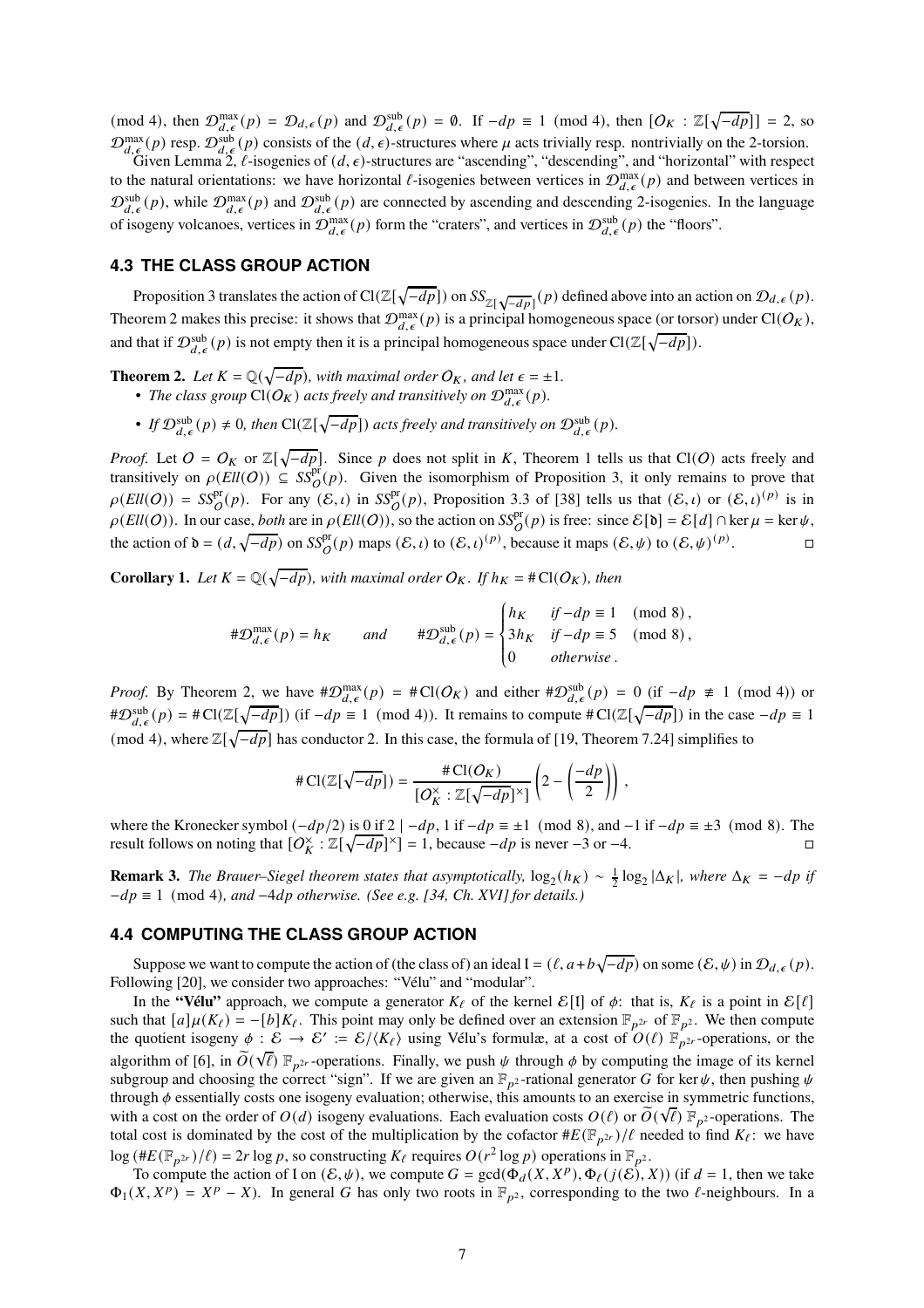non-backtracking walk we can divide by  $X - j(\mathcal{E}'),$  where  $(\mathcal{E}', \psi')$  is the preceding vertex, to find the next step. Otherwise, we can distinguish between the two neighbours by examining the action of  $\mu$  on the  $\ell$ -torsion. Care must be taken to identify, and to appropriately handle, the exceptional case where a neighbouring  $j$ -invariant admits multiple  $(d, \epsilon)$ -structures modulo negation (as with the vertices A and C in the example of Figure 2 below).

To compute  $gcd(\Phi_d(X, X^p), \Phi_\ell(j(E), X))$ , compute  $F(X) := \Phi_\ell(j(\mathcal{E}), X)$  in  $O(\ell) \mathbb{F}_{p^2}$ -operations, and then  $Y := X^p \mod F(X)$  using the square-and-multiply algorithm in  $O(\ell \log p) \mathbb{F}_{p^2}$ -operations. We then compute  $Z := \Phi_d(X, Y) \mod F$ , and then  $gcd(Z, F)$ , in  $O(d^2 \ell^2) \mathbb{F}_{p^2}$ -operations. Generally  $\ell$  is polynomial in log  $p$ , but typically it is even smaller, and then the dominating step is the computation of  $Y$ .

As in the ordinary case [20], the Vélu approach is more efficient when  $r^2 < \ell$ ; in particular, when  $K_{\ell}$  is defined over  $\mathbb{F}_{p^2}$ . If we are free to choose p, then we can optimize systems that use the action of a series of small primes  $\ell_i$ by taking p such that the  $\ell_i$  split in  $\mathbb{Z}[\sqrt{-dp}]$  and  $\ell_i \mid p + \epsilon$ , that is,  $p = c \cdot \prod_{i=1}^n \ell_i - \epsilon$  with c a cofactor making p prime. In the case  $d = 1$ , this is exactly the optimization that is key to making CSIDH practical.

**Remark 4.** *It would be interesting to look for an expression for the group action operating directly on the parameters in the Hasegawa families of §3.1 and §3.2.*

## **5 THE SUPERSINGULAR ISOGENY GRAPH**

We can now describe the structure of the isogeny graph  $\Gamma(\mathcal{D}_{d,\epsilon}(p))$ . Factoring isogenies, it suffices to describe  $\Gamma_{\ell}(\mathcal{D}_{d,\epsilon}(p))$  for prime  $\ell$ . The class group actions of Theorem 2 imply the isogeny counts in Table 1.

Table 1: The number of horizontal, ascending, and descending  $\ell$ -isogenies from each vertex in the  $\ell$ -isogeny graph. Prime  $\ell$  | Conditions on  $(d, p)$  | Vertex (sub)set | Horizontal | Ascending | Descending

| $\ell = 2$ | $-dp \equiv 1 \pmod{8}$       | $\mathcal{D}_1^{\max}$               |               |  |
|------------|-------------------------------|--------------------------------------|---------------|--|
|            |                               |                                      |               |  |
|            | $-dp \equiv 3 \pmod{8}$       | $\mathcal{D}_{d,\epsilon}^{\max}(p)$ |               |  |
|            |                               |                                      |               |  |
|            | $-dp \not\equiv 1,3 \pmod{8}$ | $\mathcal{D}_{d,\epsilon}(p)$        |               |  |
|            |                               |                                      | $+(-dp/\ell)$ |  |

**Examples.** Figures 1, 2, and 3, display  $\ell$ -isogeny graphs on  $\mathcal{D}_{3,1}(101)$ ,  $\mathcal{D}_{3,-1}(97)$ , and  $\mathcal{D}_{3,1}(83)$  for various  $\ell$ generating the class groups. These figures also form examples of the various 2-isogeny structures listed in Table 1.



Figure 1:  $\Gamma_2(\mathcal{D}_{3,1}(101))$  for  $\ell = 2$ . The class group of  $\mathbb{Q}(\sqrt{-303})$  is isomorphic to  $\mathbb{Z}/10\mathbb{Z}$ , and generated by an ideal over 2 (we see this in the length-10 cycle). The correspondence between vertex labels and parameters for the degree-3 Hasegawa family of §3.2 (with  $\Delta = 2$ ) is  $A \leftrightarrow 0$ ,  $B \leftrightarrow 6$ ,  $C \leftrightarrow 24$ ,  $D \leftrightarrow 25$ , and  $E \leftrightarrow 42$ ; the special vertex F, which has no Hasegawa parameter, is  $(E, \psi)$  with  $E : y^2 = x^3 + 1$  and  $\psi : (x, y) \mapsto ((67x^3 + 66)/x^2, (89x^3 + 96)\sqrt{2}y/x^3)$ . Note that  $A^{(p)} = -A$  and  $F^{(p)} = -F$ . The underlying curves of B and C are isomorphic.

**Involutions.** There are two obvious involutions on  $\Gamma(\mathcal{D}_{d,\epsilon}(p))$ , negation and conjugation. These are generally not the only involutions. Every prime  $\ell$  dividing the discriminant ramifies in  $O_K$  (and  $\mathbb{Z}[\sqrt{-dp}]$ ); the prime I over  $\ell$  gives an element of order 2 in Cl( $O_K$ ) (and Cl( $\mathbb{Z}[\sqrt{-dp}]$ )), and thus an involution on  $\Gamma(\mathcal{D}_{d,\epsilon}(p))$ . Let  $\mathfrak{d}_1,\ldots,\mathfrak{d}_n$  be the primes above the prime factors of d, and p the prime above p; note that  $[\mathfrak{d}_1] \cdots [\mathfrak{d}_n] = [\mathfrak{p}]$ , because  $\mathfrak{d}_1 \cdots \mathfrak{d}_n \mathfrak{p} = (\mu)$ . If  $-dp \equiv 1$  or 2 (mod 4) then  $Cl(O_K)[2] = \langle [\mathfrak{d}_1], \ldots, [\mathfrak{d}_n], [\mathfrak{p}] \rangle$ , so  $Cl(O_K)[2] \cong (\mathbb{Z}/2\mathbb{Z})^n$ . If  $-dp \equiv 3$  $(\text{mod } 4), \text{ then } \text{Cl}(O_K)[2] = \langle [a], [b_1], \ldots, [b_n], [p] \rangle$  where  $\mathfrak a$  is the ideal above 2, and  $\text{Cl}(O_K)[2] \cong (\mathbb Z/2\mathbb Z)^{n+1}$ .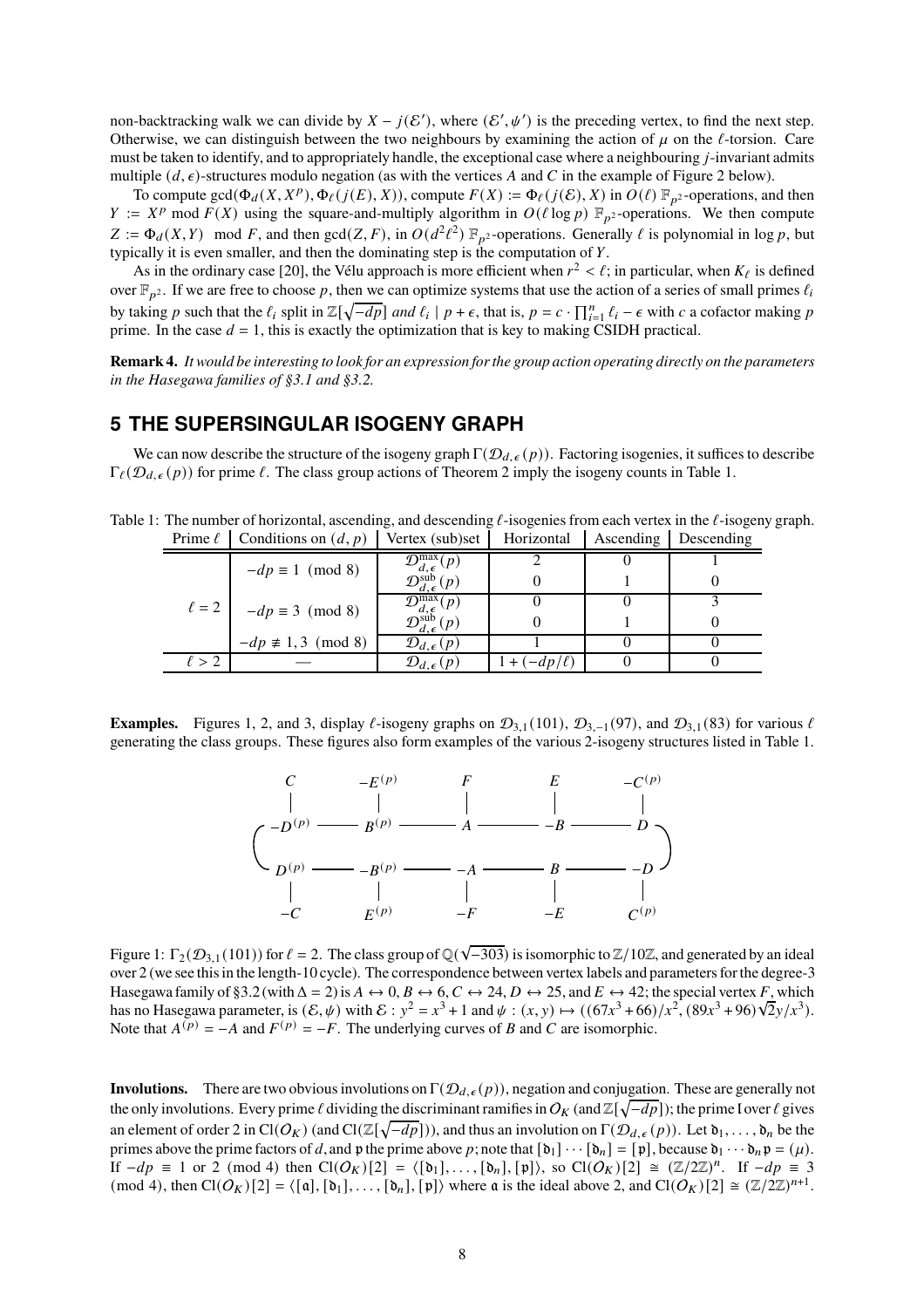

Figure 2: The isogeny graphs  $\Gamma_2(\mathcal{D}_{3,-1}(97))$  (solid) and  $\Gamma_5(\mathcal{D}_{3,-1}(97))$  (dotted). We have  $Cl(\mathbb{Q}(\sqrt{-3.97})) \cong$  $\mathbb{Z}/4\mathbb{Z}$ , generated by an ideal over 5. The 2-isogenies are ascending/descending up/down the page; the 5-isogenies are horizontal. The correspondence between vertex labels and parameters for the degree-3 Hasegawa family of §3.2 (with  $\Delta = 5$ ) is  $A \leftrightarrow 47$ ,  $B \leftrightarrow 1$ ,  $C \leftrightarrow 14$ , and  $D \leftrightarrow 22$ . The underlying curves of A and C are isomorphic.



Figure 3:  $\Gamma_{\ell}(\mathcal{D}_{3,1}(83))$  for  $\ell = 2$  (solid),  $\ell = 3$  (dashed) and  $\ell = 5$  (dotted). All isogenies are horizontal. We have  $Cl(\mathbb{Q}(\sqrt{-3 \cdot 83})) \cong \mathbb{Z}/2\mathbb{Z} \times \mathbb{Z}/6\mathbb{Z}$ , with the  $\mathbb{Z}/2\mathbb{Z}$ -factor generated by the ideal above 3, and the  $\mathbb{Z}/6\mathbb{Z}$ -factor generated by an ideal above 5 (we see this in the length-6 cycles); the ideal above 2 is the cube of an ideal above 5. The correspondence between vertex labels and parameters for the degree-3 Hasegawa family of §3.2 (with  $\Delta = 2$ ) is  $A \leftrightarrow 0$ ,  $B \leftrightarrow 32$ ,  $C \leftrightarrow 40$ ; the special vertex D, which has no Hasegawa parameter, is  $(\mathcal{E} : y^2 = x^3 + 1, \psi)$  where  $\psi$  maps (x, y) to (  $((72\sqrt{2} + 14)x^3 + (39\sqrt{2} + 56))/x^2$ ,  $\sqrt{2}(35x^3 + 52)y/x^3$ ). Note that  $-A = A^{(p)}$ .

In each case, the action of the ideal class  $\prod_i [\mathfrak{d}_i] = [\mathfrak{p}]$  on any  $(d, \epsilon)$ -structure  $(\mathcal{E}, \psi)$  is realised by the isogeny  $\psi : (\mathcal{E}, \psi) \to (\mathcal{E}^{(p)}, \psi^{(p)})$ , and is therefore equal to the conjugation involution.

Since the group actions are free, each of the involutions that come from nontrivial 2-torsion elements in the class groups—including conjugation—has no fixed points. Negation, on the other hand, can have fixed points: for example, if  $p \equiv 3 \pmod{4}$  and E is the curve with *j*-invariant 1728, and *i* is an automorphism of degree 4, then  $(\mathcal{E}, i)$  is a  $(1, 1)$ -structure, and  $(\mathcal{E}, i) \cong (\mathcal{E}, -i)$ . This is the only fixed point among  $(1, 1)$ -structures, and its existence is implied by the fact that the class number of Cl( $\sqrt{-p}$ ) is odd when  $p \equiv 3 \pmod{4}$ .

**Remark 5.** *If*  $-dp \equiv 5 \pmod{8}$ , then there is an order-3 automorphism *T* of  $\mathcal{D}_{d,\epsilon}^{sub}(p)$  *cycling the triplets of* vertices with ascending 2-isogenies to the same vertex in  $\mathcal{D}_{d,\epsilon}^{\max}(p)$ . We will see that T is induced by the action of an ideal class in  $Cl(\Z[\sqrt{-dp}])$ . The ideal  $t = (4, \sqrt{-dp} - 1)\Z[\sqrt{-dp}]$  has order 3 in  $Cl(\Z[\sqrt{-dp}])$ , but capitulates to become the principal ideal (2) in  $O_K$  (because  $\sqrt{-dp} - 1 = 2\omega$ , where  $\omega$  is the unit  $\frac{1}{2}(\sqrt{-dp} - 1)$ ); indeed, t  $generates$  the kernel of the canonical homomorphism  $Cl(\mathbb{Z}[\sqrt{-dp}]) \to Cl(O_K)$ . Since **t** meets the conductor, its action on  ${\cal D}_{d,\epsilon}^{\rm sub}(p)$  is not well-defined, but we can consider the action of an equivalent ideal in the class group. Let  $\prod_i \ell_i^{e_i}$  be the prime factorization of  $(dp + 1)/4$  *(and note that each*  $\ell_i$  is odd); then  $(\sqrt{-dp} - 1) = t \cdot \prod_i l_i^{e_i}$  where  $I_i := (\ell_i, \sqrt{-dp} - 1)$ ; the product  $\prod_i I_i^{e_i}$  is equivalent to **t** in  $Cl(\mathbb{Z}[\sqrt{-dp}])$ , prime to the conductor, and its action *on*  $\mathcal{D}_{d,\epsilon}^{sub}(p)$  induces the automorphism T. In the case where  $d = 1$  (CSIDH), this is explained at length in [39].

**Crossroads.** The map  $(\mathcal{E}, \psi) \mapsto \mathcal{E}$  defines a covering from  $\Gamma(\mathcal{D}_{d, \epsilon}(p))$  onto a subgraph of the isogeny graph of all supersingular curves over  $\mathbb{F}_{p^2}$ . For  $d_1 \neq d_2$  the images of  $\Gamma(\mathcal{D}_{d_1,\epsilon}(p))$  and  $\Gamma(\mathcal{D}_{d_2,\epsilon}(p))$  can intersect, forming "crossroads" where we can switch from walking in  $\Gamma(\mathcal{D}_{d_1,\epsilon}(p))$  into  $\Gamma(\mathcal{D}_{d_2,\epsilon}(p))$ , and vice versa.

**Definition 4.** Let  $d_1 \neq d_2$  be squarefree integers such that  $d_1d_2$  is squarefree. We say that a supersingular curve  $\mathcal{E}/\mathbb{F}_{p^2}$  with  $\#\mathcal{E}(\mathbb{F}_{p^2}) = (p+\epsilon)^2$  is a  $(d_1, d_2)$ -crossroad if there exist isogenies  $\psi_1 : \mathcal{E} \to \mathcal{E}_1$  and  $\psi_2 : \mathcal{E} \to \mathcal{E}_2$  such *that*  $(E, \psi_1)$  *is a*  $(d_1, \epsilon)$ *-structure and*  $(E, \psi_2)$  *is a*  $(d_2, \epsilon)$ *-structure.* 

If  $(\mathcal{E}, \psi)$  is a  $(d_1, \epsilon)$ -structure, then we can easily check whether  $\mathcal{E}$  is a  $(d_1, d_2)$ -crossroad by evaluating the classical modular polynomial  $\Phi_{d_2}$  at  $(j(\mathcal{E},), j(\mathcal{E})^p)$ . However,  $(d_1, d_2)$ -crossroads are generally very rare. Indeed, if E is a  $(d_1, d_2)$ -crossroad, then it has an endomorphism of degree  $d_1d_2$  with cyclic kernel (in particular,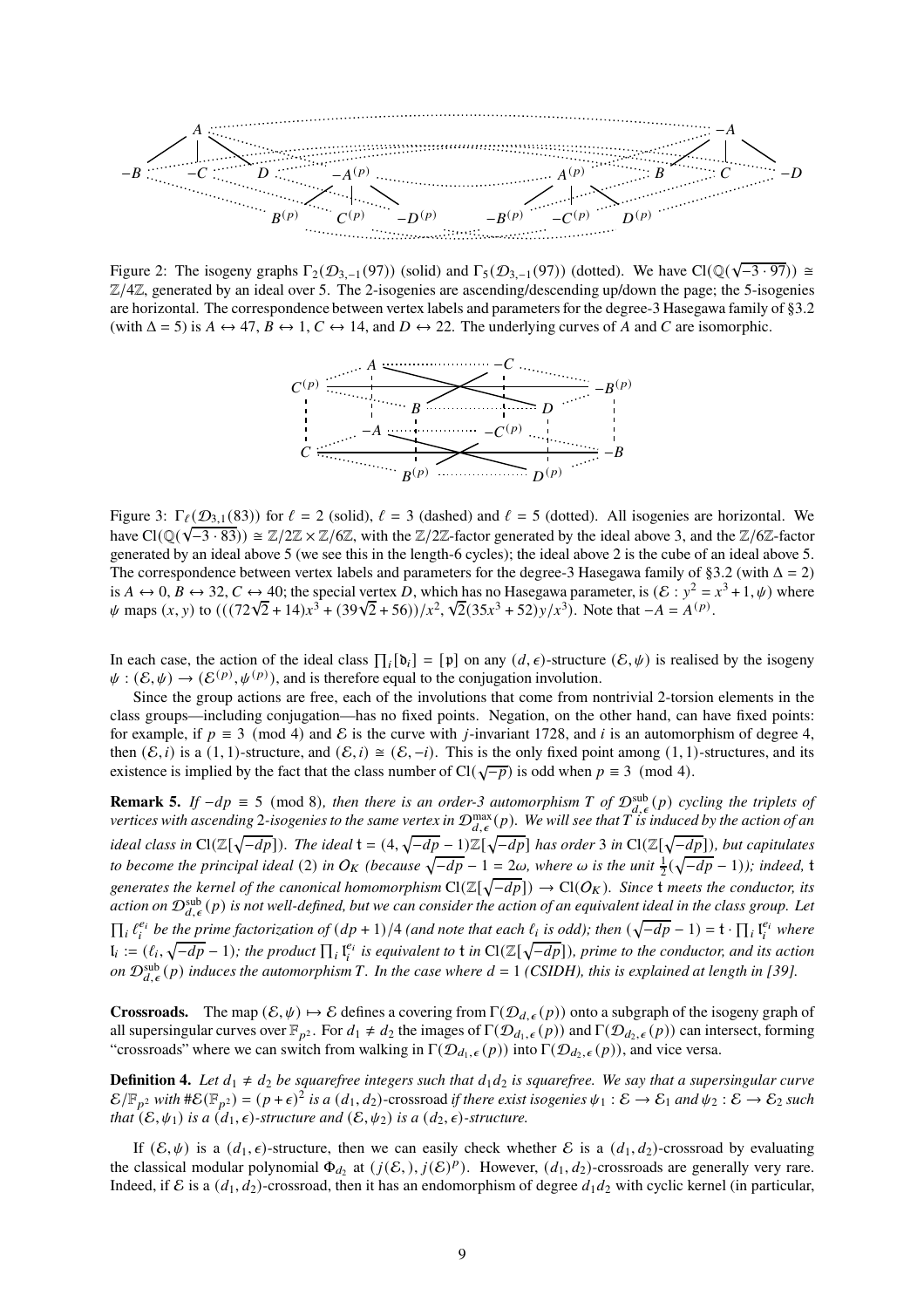$(d_1, d_2)$ -crossroads with  $d_1 d_2 < \frac{\sqrt{p}}{2}$  $\frac{2P}{2}$  appear in the isogeny "valleys" described in [35]). We can therefore enumerate the entire set of  $(d_1, d_2)$ -crossroads over a given  $\mathbb{F}_{p^2}$  by computing the set of roots j of  $\Phi_{d_1d_2}(x, x)$  in  $\mathbb{F}_{p^2}$ , and then checking for which j we have  $\Phi_{d_1}(j, j^p) = 0$ . The polynomial  $\Phi_{d_1d_2}(x, x)$  has degree  $\prod_{\ell}(\ell+1)$  where  $\ell$ ranges over the prime factors of  $d_1d_2$ , so there are only  $O(d_1d_2)$  ( $d_1, d_2$ )-crossroads (up to isomorphism) among the  $O(\sqrt{dp})$  vertices in  $\Gamma(\mathcal{D}_{d_1,\epsilon}(p)).$ 

But while crossroads are rare, computing the few examples is relatively easy, and computing  $(d_1, d_2)$ -crossroads gives us a useful way of quickly constructing some vertices in  $\Gamma(\mathcal{D}_{d_1,\epsilon}(p))$  (and in  $\Gamma(\mathcal{D}_{d_2,\epsilon}(p))$ ). Suppose we want to construct a vertex in  $\Gamma(\mathcal{D}_{d_1,\epsilon}(p))$ . Since the vertices in  $\Gamma(\mathcal{D}_{d_1,\epsilon}(p))$  correspond to curves with an endomorphism subring isomorphic to  $\mathbb{Z}[\sqrt{-d_1p}]$ , we might try to construct a vertex from a root in  $\mathbb{F}_{p^2}$  of the Hilbert class polynomial for  $\mathbb{Q}(\sqrt{-d_1p})$ ; but the degree of this polynomial, which is the order of the class group, is exponential with respect to  $\log p$ , so this approach is infeasible for large  $p$ . Instead, we choose a small squarefree  $d_2$  such that p does not split in the maximal order of Q( $\sqrt{-d_1 d_2}$ ). If there exists a  $(d_1, d_2)$ -crossroad  $\mathcal{E}/\mathbb{F}_{p^2}$ , then its *j*-invariant is a root in  $\mathbb{F}_{p^2}$  of a quadratic factor of the Hilbert class polynomial for  $\mathbb{Q}(\sqrt{-d_1d_2})$ , because the composition of the  $d_1$ -isogeny  $\mathcal{E} \to \mathcal{E}^{(p)}$  with the conjugate  $d_2$ -isogeny  $\mathcal{E}^{(p)} \to \mathcal{E}$  is a cyclic endomorphism of degree  $d_1 d_2$ . All other vertices in  $\Gamma(\mathcal{D}_{d_1,\epsilon}(p))$  can then be reached through the class group action.

# **6 CRYPTOGRAPHIC APPLICATIONS**

The action of Cl( $O_K$ ) on  $\mathcal{D}_{d,\epsilon}^{\max}(p)$  and Cl( $\mathbb{Z}[\sqrt{-dp}]$ ) on  $\mathcal{D}_{d,\epsilon}^{\sup}(p)$  makes  $\Gamma(\mathcal{D}_{d,\epsilon}(p))$  a natural candidate setting for group-action/HHS-based postquantum cryptosystems following Stolbunov [43, 45, 46] and Couveignes [18]. For example, for each  $d > 1$ , we can define a key exchange algorithm on  $\mathcal{D}_{d,\epsilon}(p)$  generalizing CSIDH [11], which uses the action of  $Cl(\mathbb{Z}[\sqrt{-p}])$  on  $\mathcal{D}_{1,1}^{\text{sub}}(p)$  and CSURF [10], which uses the action of  $Cl(\mathbb{Q}(\sqrt{-p}))$  on  $\mathcal{D}_{1,1}^{\max}(p)$ . Despite the prominence of orientations, the relationship between key exchange in  $\mathcal{D}_{d,\epsilon}(p)$  and the OSIDH protocol [16] is distant. The O-orientations in OSIDH involve orders O with massive conductors in  $O_K$ where  $O_K$  has tiny class number; here, O has tiny conductor and  $O_K$  has massive class number.

#### **6.1 HARD PROBLEMS**

The conjectural hard problems for the action of Cl( $O_K$ ) on  $\mathcal{D}_{d,\epsilon}(p)$  are vectorization (the analogue of the DLP) and parallelization (the analogue of the CDHP) from Couveigne's *Hard Homogenous Spaces* framework [18].

**Definition 5** (Vectorization). *Given*  $(\mathcal{E}, \psi)$  *and*  $(\mathcal{E}', \psi')$  *in*  $\mathcal{D}_{d,\epsilon}(p)$ *, find*  $\mathfrak{a} \in \mathrm{Cl}(O_K)$  *such that*  $\mathfrak{a} \cdot (\mathcal{E}, \psi) = (\mathcal{E}', \psi')$ *.* 

**Definition 6** (Parallelization). *Given*  $(\mathcal{E}_0, \psi_0)$ ,  $(\mathcal{E}_1, \psi_1)$ *, and*  $(\mathcal{E}_2, \psi_2)$  *in*  $\mathcal{D}_{d,\epsilon}(p)$ *, compute the unique*  $(\mathcal{E}_3, \psi_3)$  *in*  $\mathcal{D}_{d,\epsilon}(p)$  such that  $(\mathcal{E}_3, \psi_3) = (\mathfrak{a}_1 \mathfrak{a}_2) \cdot (\mathcal{E}_0, \psi_0)$  where  $(\mathcal{E}_i, \psi_i) = \mathfrak{a}_i \cdot (\mathcal{E}_0, \psi_0)$  for  $i = 1$  and 2.

Solving Vectorization immediately solves Parallelization. In the opposite direction, no classical reduction is known, but the quantum equivalence of these two problems is shown in [25].

An extensive study of the possible classical and quantum attacks on Vectorization for  $d = 1$  can be found in [11]; all of these attacks extend to  $d > 1$  with a slowdown at most polynomial in d for class groups of the same size, with that slowdown due to potentially more complicated isogeny evaluation and comparison algorithms. The best classical attack known on Vectorization is to use random walks in  $\Gamma(\mathcal{D}_{d,\epsilon}(p))$ , exactly as in the  $d=1$  case in [21], which gives a solution after an expected  $O((dp)^{1/4})$  isogeny steps. Since Vectorization is an instance of the Abelian Hidden Shift Problem, the best quantum attack is Kuperberg's algorithm [32, 42, 33] using the Childs–Jao–Soukharev quantum isogeny-evaluation algorithm as a subroutine [15], adapted to push  $\psi$  through the  $\ell$ -isogenies. This adaptation may incur a practically significant but asymptotically negligible cost; the result is a subexponential algorithm running in time  $L_{dp}[1/2, \sqrt{2}]$ . Even for  $d = 1$ , there is some debate as to the concrete cost of this quantum algorithm, and the size of  $p$  required to provide a cryptographically hard problem instance for common security levels [5, 8, 41]. (If and) when some consensus forms on secure parameter sizes for CSIDH, the same parameter sizes should make Vectorization and Parallelization in  $\mathcal{D}_{d,\epsilon}(p)$  cryptographically hard, too.

We should also consider the impact of the various involutions on  $\Gamma(\mathcal{D}_{d,\epsilon}(p))$ . The negation involution already exists for  $d = 1$ , where it essentially flips between a curve and its quadratic twist over  $\mathbb{F}_p$ . This involution has not yet been exploited to give an interesting speedup in solving Vectorization or Parellization in the case  $d = 1$ ; a speedup for any  $d$  would be an interesting result. For  $d > 1$ , however, there is at least one new involution: namely, conjugation. We note that solving Vectorization modulo conjugation solves Vectorization, because a vertex and its conjugate are always connected by the action of an ideal of norm  $d$ . Working modulo conjugation allows us to shrink search spaces by a factor of 2, yielding a speedup by a factor of up to  $\sqrt{2}$  analogous to working modulo negation when solving the classical ECDLP (as in [4]). When  $d$  has  $n$  prime factors, we get more involutions that would allow us to work with equivalence classes of  $2^n$  vertices, shrinking the search spaces by a factor of  $2^n$ . Prime d therefore seems the simplest and strongest case to us.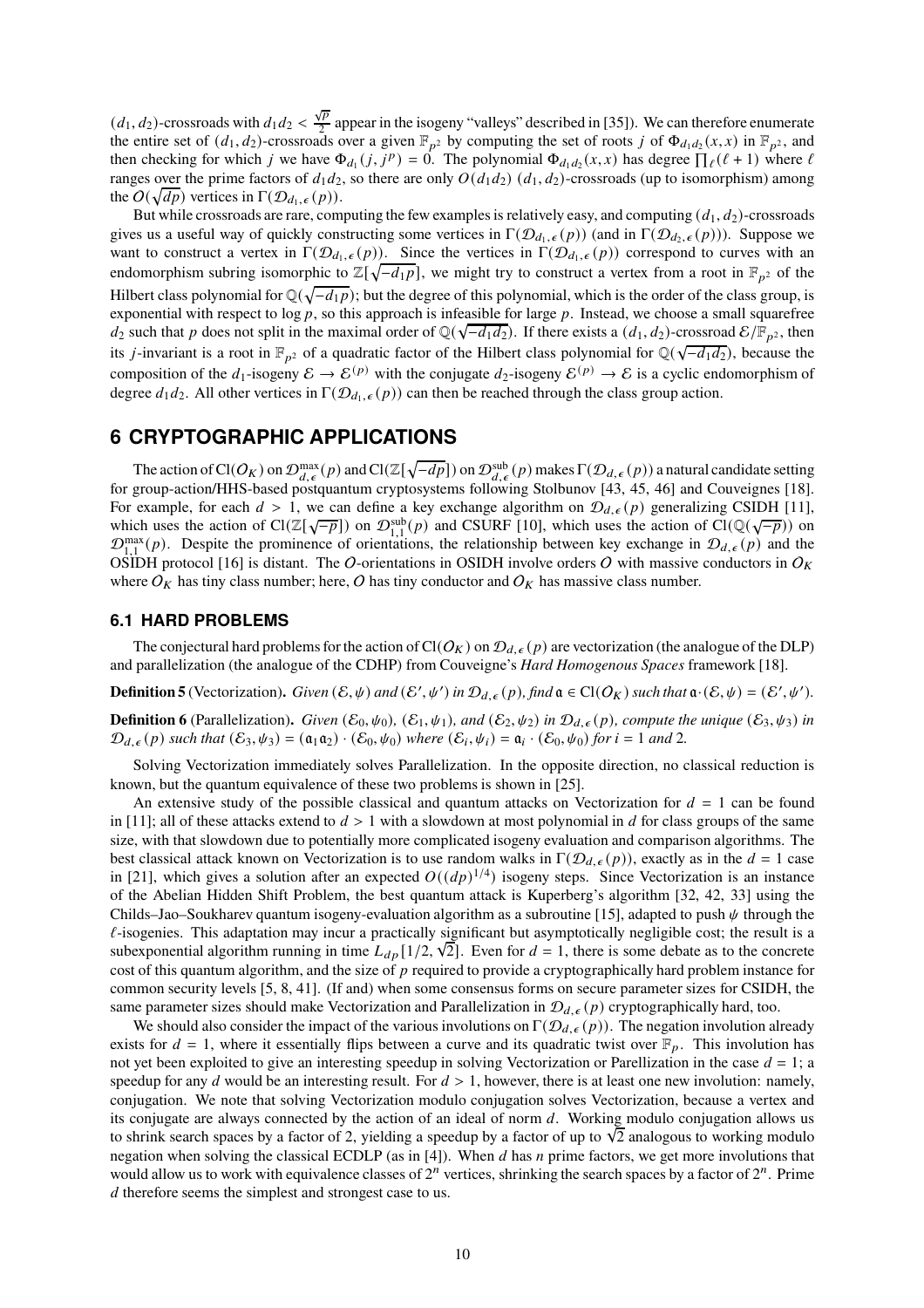Finally, we note that if a random walk should wander into a crossroad, then we have found an isogeny to a supersingular curve with much known on its endomorphism ring. In this case, attacks analogous to that of [27] should apply. But as we have seen, crossroads are vanishingly rare; their existence should not create any weakness for schemes based on  $\Gamma(\mathcal{D}_{d,\epsilon}(p))$ , no more than they do for CSIDH.

#### **6.2 NON-INTERACTIVE KEY EXCHANGE**

We now describe a non-interactive key-exchange protocol based on the class group action on  $\Gamma(\mathcal{D}_{d,\epsilon}(p))$ , generalizing CSIDH (the case  $d = 1$ ). The public parameters are a prime p, a prime d, an  $\epsilon$  in {1, -1}, a set of primes  $\{\ell_i\}_{i=1}^n$  prime to  $dp$  and splitting in  $\mathbb{Q}(\sqrt{-dp})$ , together with a prime ideal  $I_i$  above each  $\ell_i$ , and a "starting" vertex  $(\mathcal{E}_0, \psi_0)$  in  $\mathcal{D}_{d,\epsilon}(p)$  (constructed using the crossroad technique, for example). We also fix a secret keyspace  $\mathcal{K} \subset \mathbb{Z}^n$  of exponent vectors such that  $\#\mathcal{K} \geq 2^{2\lambda}$  to provide  $\lambda$  bits of security against meet-in-the-middle attacks (though smaller  $\mathcal K$  may suffice: see [14]). The prime p must be large enough that Vectorization and Parallelization cannot be solved in fewer than  $2^{\lambda}$  classical operations, or a comparable quantum effort.

For key generation, each user randomly samples their private key as a vector  $(e_i)_{1\leq i\leq n}$  from K, representing the ideal class  $[\mathfrak{a}] = [\prod_{i=1}^n I_i^{e_i}]$  in  $\text{Cl}(O_K)$ . Their public key is a vertex  $(\mathcal{E}, \psi)$  representing  $[\mathfrak{a}] \cdot (\mathcal{E}_0, \psi_0)$ , which we can compute using the methods of §4.4. The public key may be compressed to a single element of  $\mathbb{F}_p$  plus a few bits using the modular techniques of §3.

For key exchange, suppose Alice and Bob have key pairs  $([\mathfrak{a}], (\mathcal{E}_A, \psi_A))$  and  $([\mathfrak{b}], (\mathcal{E}_B, \psi_B))$ , respectively. Alice receives and validates  $(\mathcal{E}_B, \psi_B)$ , and computes  $S_{AB} = (\mathcal{E}_{AB}, \psi_{AB}) = [\mathfrak{a}] \cdot (\mathcal{E}_B, \psi_B)$ ; Bob receives and validates  $(\mathcal{E}_A, \psi_A)$ , and computes  $S_{BA} = (\mathcal{E}_{BA}, \psi_{BA}) = [b] \cdot (\mathcal{E}_A, \psi_A)$ . The commutativity of the group action implies that  $S_{AB} \cong S_{BA}$ , so Alice and Bob have a shared secret *up to isomorphism*. To obtain a unique shared value for cryptographic key derivation, they can derive a modular "compressed" representation of the shared secret as in §3 (for example, when  $d = 2$  or 3, the parameter u for the family of §3.1 or §3.2 and a sign bit suffice), or simply take  $j(\mathcal{E}_{AB}) = j(\mathcal{E}_{BA})$  with a minimal security loss.

**Remark 6.** *When ideal classes represent cryptographic secrets, it is important to compute their actions in constant time. A number of techniques have been proposed for this in the context of CSIDH [36, 40, 12, 9, 3]. Each of these methods generalizes in a straightforward way to compute class-group actions on*  $(d, \epsilon)$ *-structures. The only real*  $algorithms$  *difference when evaluating an isogeny*  $\phi$  :  $(\mathcal{E}, \psi) \to (\mathcal{E}', \psi')$  *is that the isogeny*  $\psi$  *must be pushed through*  $\phi$  *in constant-time as well. For*  $d = 2$  *and* 3*, this amounts to pushing the x-coordinate of a single point through the isogeny, something that is already part of constant-time CSIDH implementations. For*  $d > 3$  *the kernel polynomial of*  $\psi$  *can be pushed through*  $\phi$  *using symmetric functions.* 

#### **6.3 KEY VALIDATION AND SUPERSINGULARITY TESTING**

Public key validation is an important step in many public-key cryptosystems, notably in non-interactive key exchanges where it is a defence against active attacks. In our situation, this amounts to proving that a pair  $(\mathcal{E}, \psi)$ represents an element of  $\mathcal{D}_{d,\epsilon}(p)$  (or  $\mathcal{D}_{d,\epsilon}^{\max}(p)$ , or  $\mathcal{D}_{d,\epsilon}^{\text{sub}}(p)$ ). The first step is to check that  $(\mathcal{E},\psi)$  is a  $(d,\epsilon)$ structure: specifically, we must check that  $\psi$  is indeed an isogeny from E to  $\mathcal{E}^{(p)}$  and that  $\widehat{\psi} = \epsilon \psi^{(p)}$ . This can be done with two  $d$ -isogeny computations, which costs very little when  $d$  is small.

Verifying supersingularity is more complicated. For  $d = 1$  (CSIDH), we just check whether a curve over  $\mathbb{F}_p$  has order  $p + 1$ , which can be done efficiently by probabilistically generating a point of order  $m | p + 1$  with  $m > 4\sqrt{p}$ (see [11, §5]). But this technique does not extend to  $d > 1$ , where we must check if  $\mathcal{E}/\mathbb{F}_{p^2}$  has  $(p+\epsilon)^2$  points: our valid curves have  $\mathcal{E}(\mathbb{F}_{p^2}) \cong (\mathbb{Z}/(p+\epsilon)\mathbb{Z})^2$ , and therefore no points with the required order > 4p.

Instead, for  $d > 1$  we can specialize the deterministic supersingularity test of Sutherland [47]. Let  $\pi_{\mathcal{E}}$  be the Frobenius endomorphism of  $\mathcal{E}/\mathbb{F}_{p^2}$ . The discriminant of  $\mathbb{Z}[\pi_{\mathcal{E}}]$  is bounded by  $4p^2$ , so the conductor of  $\mathbb{Z}[\pi_{\mathcal{E}}]$  in  $O_K$  is bounded by 2p; hence, if  $\hat{\mathcal{E}}$  is ordinary, then the maximal height of the 2-isogeny volcano containing  $\mathcal E$  is  $\log_2(p) + 1$ . Sutherland's supersingularity test takes random non-backtracking 2-isogeny walks starting from each of the three 2-isogeny neighbours of E. If E is ordinary, then at least one of these walks will descend the 2-isogeny volcano, and will therefore terminate (with no non-backtracking step defined over  $\mathbb{F}_{p^2}$ ) after at most  $\log_2(p) + 1$ steps. Conversely, if no walk terminates after  $\log_2(p) + 1$  steps, then E must be supersingular.

In our case, we know that End $(\mathcal{E}) \supset \mathbb{Z}[\mu] \supset \mathbb{Z}[\pi_{\mathcal{E}}]$ , and the conductor of  $\mathbb{Z}[\pi_{\mathcal{E}}]$  in  $\mathbb{Z}[\mu]$  is the integer  $|r|$  of Proposition 1, which is bounded by  $2\sqrt{p/d}$ . We can therefore reduce the walk length limit from  $\log_2(p) + 1$  to  $\frac{1}{2}(\log_2(p) - \log_2(d)) + 1$ . We can also use the fact that  $\mathbb{Z}[\mu] \subset \text{End}(\mathcal{E})$  to ensure that we choose a "descending" path within at most two steps, and omit the other two paths. Thus, we can determine if a  $(d, \epsilon)$ -structure  $(\mathcal{E}, \psi)$  is supersingular for the cost of computing two d-isogenies and  $(\frac{1}{2}(\log_2(p) - \log_2(d)) + 5)$  2-isogenies.

We can determine whether  $(\mathcal{E}, \psi)$  is in  $\mathcal{D}_{d,\epsilon}^{\max}(p)$  or  $\mathcal{D}_{d,\epsilon}^{\text{sub}}(p)$  (if required, and only if  $-dp \equiv 1 \pmod{4}$ ) by computing the action of  $\mu$  on the 2-torsion (at the cost of one or two d-isogeny evaluations) or by computing the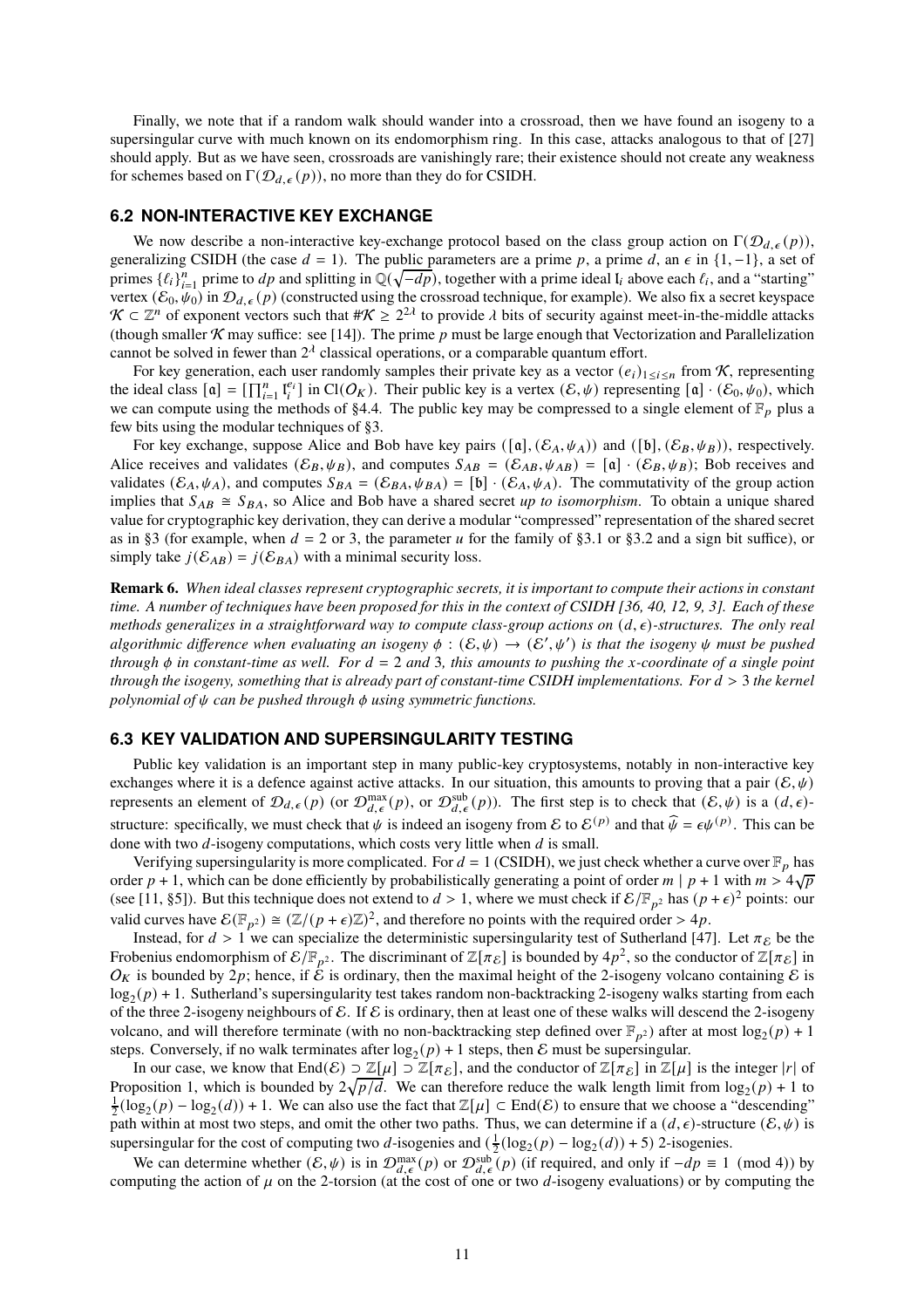2-neighbours of  $(\mathcal{E}, \psi)$  in  $\Gamma_2(\mathcal{D}_{d,\epsilon}(p)).$ 

#### **6.4 GENERALIZED DELFS–GALBRAITH ALGORITHMS**

Let  $S_p$  be the set of supersingular curves over  $\mathbb{F}_{p^2}$ , up to isomorphism. The general supersingular isogeny problem is, given  $\mathcal{E}_1$  and  $\mathcal{E}_2$  in  $\mathcal{S}_p$ , to compute an isogeny  $\phi : \mathcal{E}_1 \to \mathcal{E}_2$ .

In [21], Delfs and Galbraith use the subset of supersingular curves defined over  $\mathbb{F}_p$ , which we can identify with  $\mathcal{D}_{1,1}(p)$ , to improve classical isogeny-finding algorithms based on random walks. Their algorithm has two phases:

- 1. Compute a random non-backtracking isogeny walk from  $\mathcal{E}_1$  resp.  $\mathcal{E}_2$  until we land on a curve  $\mathcal{E}'_1$  resp.  $\mathcal{E}'_2$ in  $\mathcal{D}_{1,1}(p)$ . These walks yield isogenies  $\phi_1 : \mathcal{E}_1 \to \mathcal{E}_1'$  and  $\phi_2 : \mathcal{E}_2 \to \mathcal{E}_2'$ . The isogeny graph on  $S_p$  has excellent mixing properties, and since # $S_p \approx p/12$  and # $\mathcal{D}_{1,1}(p) = O(\sqrt{p})$ , this first phase takes an expected  $O(\sqrt{p})$  random isogeny steps.
- 2. Find an isogeny  $\phi': \mathcal{E}'_1 \to \mathcal{E}'_2$  using the action of Cl( $\mathbb{Q}(\sqrt{-p})$ ) acting on  $\mathcal{D}_{1,1}(p)$  (that is, solve Vectorization with  $d = 1$ ). Under the Generalized Riemann Hypothesis, Cl(Q( $\sqrt{-p}$ )) is generated by the set  $\mathcal L$  of ideals of prime norm up to 6 log  $(|\Delta|)^2$ , where  $\Delta$  is the discriminant of  $\mathbb{Q}(\sqrt{-p})$  (see [2]) though in practice we do not need so many primes. The  $\mathcal{L}$ -isogeny graph on  $\mathcal{D}_{1,1}(p)$  is therefore connected, and we can use random walks in this subgraph to construct  $\phi'$ . By the birthday paradox, this phase takes an expected  $O(\sqrt[4]{p})$  random steps before finding the collision yielding  $\phi'$ .

The Delfs–Galbraith algorithm exploits the action of Cl( $\mathbb{Q}(\sqrt{-p})$ ) on  $\mathcal{D}_{1,1}(p)$  to solve the isogeny problem in  $S_p$ . We can generalize their algorithm by replacing the distinguished subgraph  $\Gamma(\mathcal{D}_{1,\epsilon}(p))$  with a union of subgraphs  $\Box_{d\in D} \Gamma(\mathcal{D}_{d,\epsilon}(p))$  where D is a set of coprime squarefree integers prime to p. In Phase 1, we now take random walks from  $\mathcal{E}_1$  and  $\mathcal{E}_2$  into  $\Box_{d\in D}\mathcal{D}_{d,\epsilon}(p)$ .<sup>3</sup> In Phase 2, if  $\mathcal{E}'_1$  is in  $\mathcal{D}_{d_1,\epsilon}(p)$  and  $\mathcal{E}'_2$  is in  $\mathcal{D}_{d_2,\epsilon}(p)$ , then we need to compute a  $(d_1, d_2)$ -crossroad  $\mathcal{E}'_3$  and find a path  $\mathcal{E}'_1 \to \mathcal{E}'_3$  in  $\mathcal{D}_{d_1,\epsilon}(p)$  and a path  $\mathcal{E}'_2 \to \mathcal{E}'_3$  in  $\mathcal{D}_{d_2,\epsilon}(p)$ . (In particular, we should ensure that there exist supersingular  $(d_1, d_2)$ -crossroads before including  $d_1$  and  $d_2$  in  $D$ .)

This is not worthwhile for large d or large D. Asymptotically,  $\sharp \mathcal{D}_{d,\epsilon}(p)$  is in  $O((\sum_{d \in D}$  $\sqrt{d}$ ) $\sqrt{p}$ ), so the expected number of steps in Phase 1 is reduced by a factor of  $O(\sum_{d \in D}$  $\sqrt{d}$ ). However, the individual steps become more expensive: if we use modular polynomials to check membership of each  $\mathcal{D}_{d,\epsilon}(p)$ , then the number of  $\mathbb{F}_{p^2}$ . operations per step grows linearly with  $\sum_{d \in D} d$ , overwhelming the benefit of the shorter walks. Asymptotically, therefore, there is no benefit in taking large  $d$  or large  $D$  in Phase 1. (For more analysis of random walks into  $(d, \pm 1)$ -structures, in different contexts, see [22] and [13].)

Generalized Delfs–Galbraith can become interesting for  $D$  consisting of a few small  $d$ , however, precisely because the asymptotic  $\kappa(d, p) := \#\mathcal{D}_{d, \epsilon}(p) / \#\mathcal{D}_{1, \epsilon}(p) \approx \sqrt{d}$  no longer holds. For  $d < 10$ , for example, we can have  $\kappa(d, p)$  substantially greater than  $\sqrt{d}$  (and also substantially less than 1). For example, if p is the toy SIDH-type prime  $2^{52} \cdot 3^{33} - 1$ , then  $\kappa(5, p) \approx 4.916$ . If we can test for an isomorphism or 5-isogeny to the conjugate faster than we can compute six 2-isogenies, then we can take  $D = \{1, 5\}$  and walk into  $\mathcal{D}_{1,\epsilon}(p) \sqcup \mathcal{D}_{5,\epsilon}(p)$  faster than walking into  $\mathcal{D}_{1,\epsilon}(p)$  alone. This speedup is counterbalanced by a slowdown in Phase 2, because walking in  $\Gamma(\mathcal{D}_{5,\epsilon}(p))$  costs more, and because the walks there need to be a square-root of  $\kappa(5, p)$  longer—though we can work modulo conjugation to mitigate this cost.

#### **6.5** (𝑑, 𝜖)**-STRUCTURES AND SIDH GRAPHS**

As we noted above, the probability of a random walk in the supersingular  $\ell$ -isogeny graph hitting a vertex that is the image of a  $(d, \epsilon)$ -structure is very low. It is even lower when we consider SIDH/SIKE graphs, which cover only a very small proportion of the full isogeny graph, resembling trees of walks of short, fixed length.

Nevertheless, when we look at specific SIKE graphs, we see that they contain sections of  $\Gamma_2(\mathcal{D}_{d,\epsilon}(p))$  and  $\Gamma_3(\mathcal{D}_{d,\epsilon}(p))$  for various d. For example, the starting curve in SIKEp434 has a d-isogeny to its conjugate for  $d \in D = \{5, 13, 17, 29, 37, 41\}$  (and also for much higher, but less practical values of d). If we consider the 2-isogeny graph, then we find that  $\Gamma_2(\mathcal{D}_{d,\epsilon}(p))$  passes through the starting curve and continues down through the tree towards a public key for  $d = 17$  and 41. Hence, if we can find a 2-isogeny path from a SIKEp434 public key to a vertex in the image of  $\mathcal{D}_{17,\epsilon}(p)$  or  $\mathcal{D}_{41,\epsilon}(p)$ , then we have an express route to the starting curve. Such an attack succeeds in a reasonable time with only a very small probability, but it is still devastatingly effective for a tiny proportion of SIKEp434 keys.

<sup>&</sup>lt;sup>3</sup>To measure the feasability of this attack, we need to estimate the average number of steps from a general supersingular elliptic curve  $\mathcal{E}/\mathbb{F}_{p^2}$ to a curve in (the image of)  $\mathcal{D}_{d,\epsilon}(p)$ . This distance follows a binomial law  $(m, \mathcal{P})$  where m is the number of steps and  $\mathcal{P} = \sqrt{d/p}$ . Hence, the probability  $\mathbb{P}(X > 1)$  that we reach at least one element in  $\mathcal{D}_{d,\epsilon}(p)$  after *m* steps from E is  $\mathbb{P}(X > 1) = 1 - \mathbb{P}(X = 0) = 1 - (1 - \sqrt{d/p})^m$ . When  $d = 1$ , this addresses some of the heuristic observations in [1], notably the distance to the  $\mathbb{F}_p$ -spine.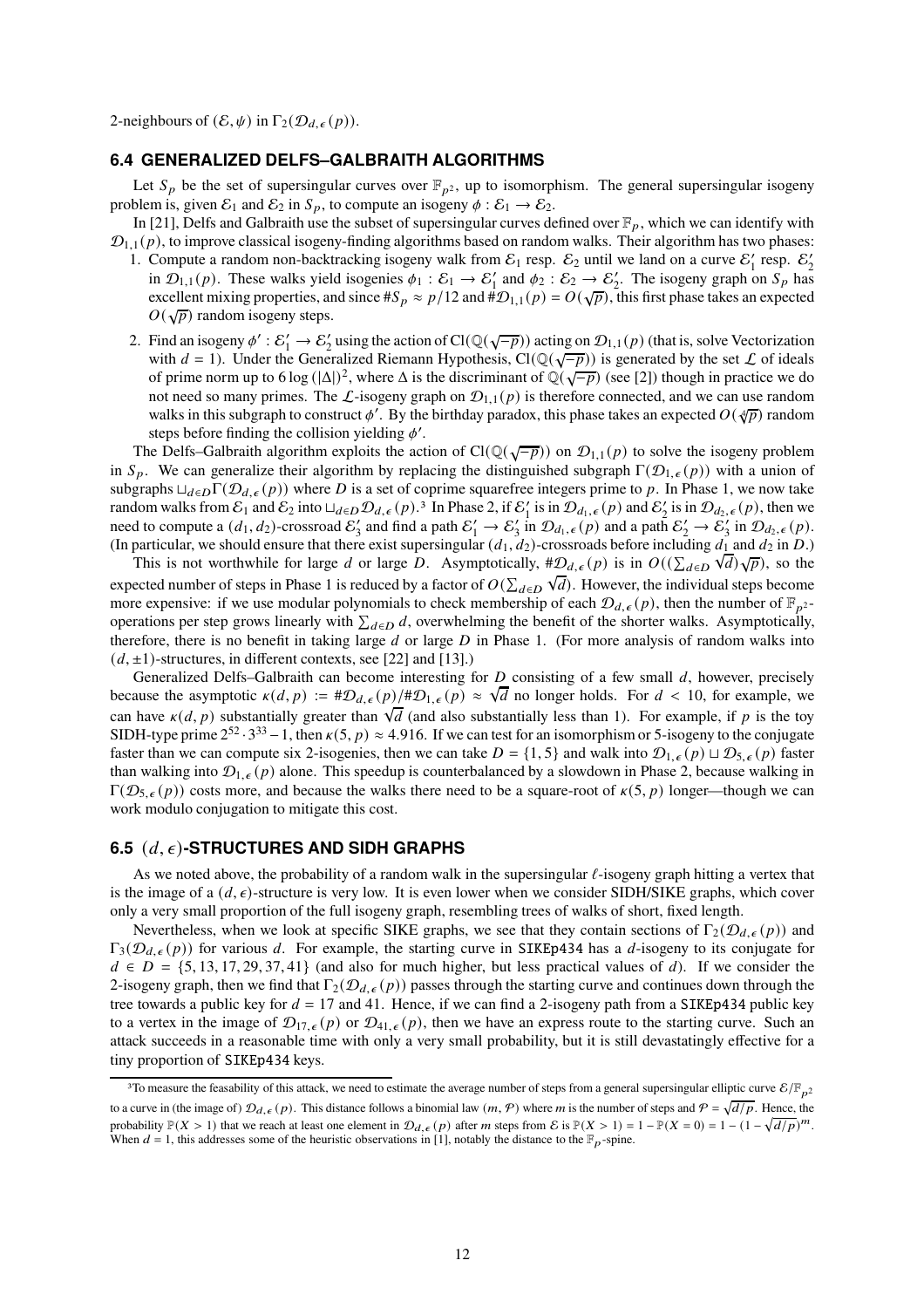# **REFERENCES**

- [1] Sarah Arpin et al. "Adventures in Supersingularland". In: *Experimental Mathematics* (to appear). url: <https://eprint.iacr.org/2019/1056>.
- [2] Eric Bach. *Analytic methods in the analysis and design of number-theoretic algorithms*. MIT Press, Cambridge MA, 1984.
- [3] Gustavo Banegas et al. "CTIDH: faster constant-time CSIDH". In: *Transactions on Cryptographic Hardware* and Embedded Systems (to appear). URL: <https://ia.cr/2021/633>.
- [4] Daniel J. Bernstein, Tanja Lange, and Peter Schwabe. "On the Correct Use of the Negation Map in the Pollard rho Method". In: *Public Key Cryptography - PKC 2011 - 14th International Conference on Practice and Theory in Public Key Cryptography, Taormina, Italy, March 6-9, 2011. Proceedings*. Ed. by Dario Catalano et al. Vol. 6571. Lecture Notes in Computer Science. Springer, 2011, pp. 128-146. poi: [10.1007/978-3-642-19379-8\\_8](https://doi.org/10.1007/978-3-642-19379-8_8).
- [5] Daniel J. Bernstein et al. "Quantum Circuits for the CSIDH: Optimizing Quantum Evaluation of Isogenies". In: *Advances in Cryptology - EUROCRYPT 2019 - 38th Annual International Conference on the Theory and Applications of Cryptographic Techniques, Darmstadt, Germany, May 19-23, 2019, Proceedings, Part II*. Ed. by Yuval Ishai and Vincent Rijmen. Vol. 11477. Lecture Notes in Computer Science. Springer, 2019, pp. 409-441. poi: [10.1007/978-3-030-17656-3\\_15](https://doi.org/10.1007/978-3-030-17656-3_15).
- [6] Daniel J. Bernstein et al. "Faster computation of isogenies of large prime degree". In: *Fourteenth Algorithmic Number Theory Symposium*. Ed. by Steven D. Galbraith. Vol. 4. Open book series. Mathematical Sciences Publishers, 2020, pp. 39-55. url: <https://doi.org/10.2140/obs.2020.4.39>.
- [7] Ward Beullens, Thorsten Kleinjung, and Frederik Vercauteren. "CSI-FiSh: Efficient Isogeny Based Signatures Through Class Group Computations". In: *Advances in Cryptology - ASIACRYPT 2019 - 25th International Conference on the Theory and Application of Cryptology and Information Security, Kobe, Japan, December 8-12, 2019, Proceedings, Part I*. Ed. by Steven D. Galbraith and Shiho Moriai. Vol. 11921. Lecture Notes in Computer Science. Springer, 2019, pp. 227–247. doi: [10.1007/978-3-030-34578-5\\_9](https://doi.org/10.1007/978-3-030-34578-5_9).
- [8] Xavier Bonnetain and André Schrottenloher. "Quantum Security Analysis of CSIDH". In: *Advances in Cryptology - EUROCRYPT 2020 - 39th Annual International Conference on the Theory and Applications of Cryptographic Techniques, Zagreb, Croatia, May 10-14, 2020, Proceedings, Part II*. Ed. by Anne Canteaut and Yuval Ishai. Vol. 12106. Lecture Notes in Computer Science. Springer, 2020, pp. 493–522. poi: [10.1007/978-3-030-45724-2\\_17](https://doi.org/10.1007/978-3-030-45724-2_17).
- [9] Fabio Campos et al. "Trouble at the CSIDH: Protecting CSIDH with Dummy-Operations Against Fault Injection Attacks". In: *17th Workshop on Fault Detection and Tolerance in Cryptography, FDTC 2020, Milan, Italy, September 13, 2020*. IEEE, 2020, pp. 57–65. doi: [10.1109/FDTC51366.2020.00015](https://doi.org/10.1109/FDTC51366.2020.00015).
- [10] Wouter Castryck and Thomas Decru. "CSIDH on the Surface". In: *Post-Quantum Cryptography 11th International Conference, PQCrypto 2020, Paris, France, April 15-17, 2020, Proceedings*. Ed. by Jintai Ding and Jean-Pierre Tillich. Vol. 12100. Lecture Notes in Computer Science. Springer, 2020, pp. 111–129. doi: [10.1007/978-3-030-44223-1\\_7](https://doi.org/10.1007/978-3-030-44223-1_7).
- [11] Wouter Castryck et al. "CSIDH: An Efficient Post-Quantum Commutative Group Action". In: *Advances in Cryptology - ASIACRYPT 2018 - 24th International Conference on the Theory and Application of Cryptology and Information Security, Brisbane, QLD, Australia, December 2-6, 2018, Proceedings, Part III*. Ed. by Thomas Peyrin and Steven D. Galbraith. Vol. 11274. Lecture Notes in Computer Science. Springer, 2018, pp. 395-427. poi: [10.1007/978-3-030-03332-3\\_15](https://doi.org/10.1007/978-3-030-03332-3_15).
- [12] Daniel Cervantes-Vázquez et al. "Stronger and Faster Side-Channel Protections for CSIDH". In: *Progress in Cryptology - LATINCRYPT 2019 - 6th International Conference on Cryptology and Information Security in Latin America, Santiago de Chile, Chile, October 2-4, 2019, Proceedings*. Ed. by Peter Schwabe and Nicolas Thériault. Vol. 11774. Lecture Notes in Computer Science. Springer, 2019, pp. 173–193. doi: [10.1007/978-3-030-30530-7\\_9](https://doi.org/10.1007/978-3-030-30530-7_9).
- [13] Denis X. Charles, Kristin E. Lauter, and Eyal Z. Goren. "Cryptographic hash functions from expander graphs". In: *Journal of Cryptology* 22.1 (2009), pp. 93–113.
- [14] Jorge Chávez-Saab et al. *The SQALE of CSIDH: square-root Vélu quantum-resistant isogeny action with low exponents*. Cryptology ePrint Archive, Report 2020/1520. 2020.
- [15] Andrew Childs, David Jao, and Vladimir Soukharev. "Constructing elliptic curve isogenies in quantum subexponential time". In: *Journal of Mathematical Cryptology* 8.1 (2014), pp. 1–29.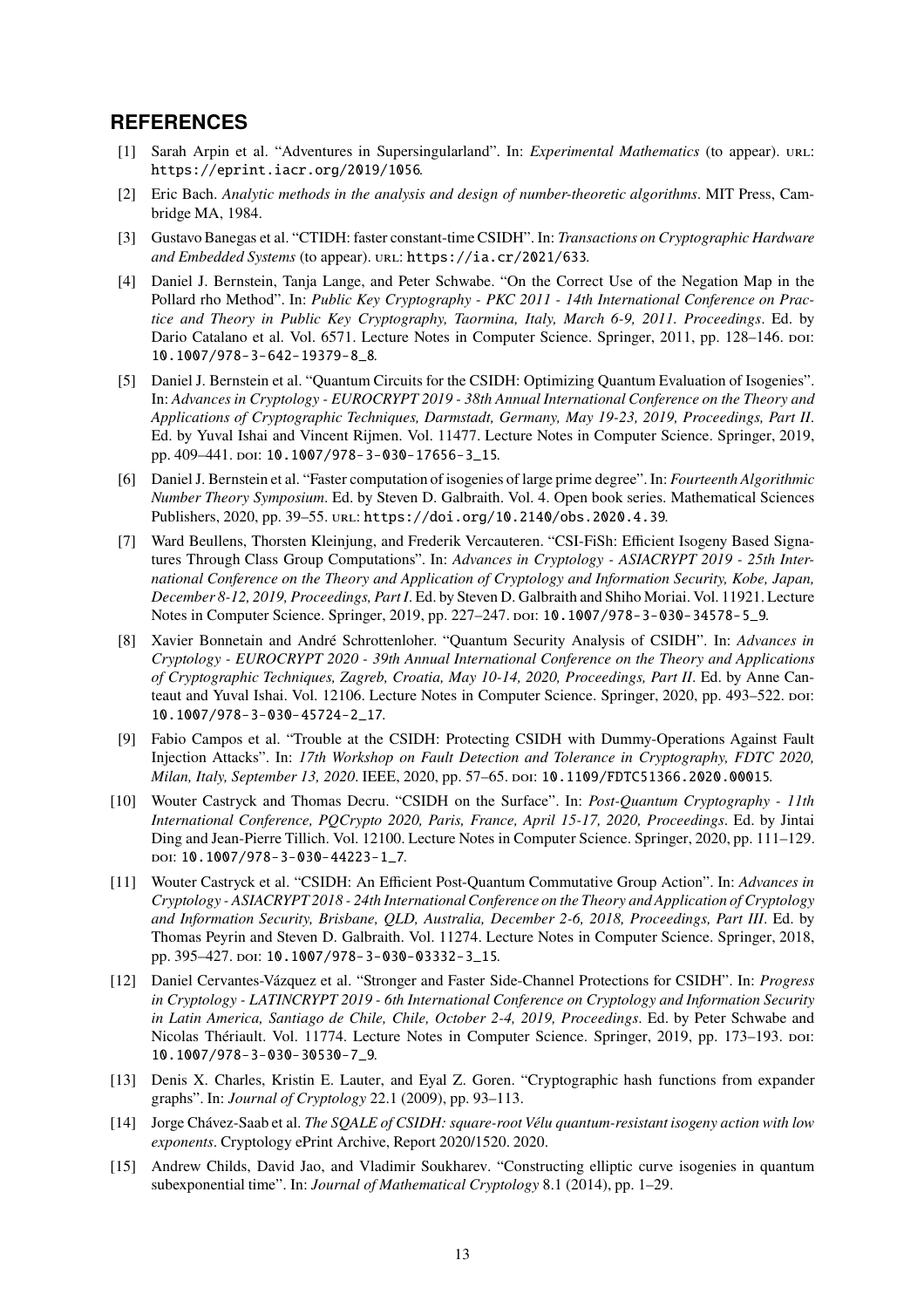- [16] Leonardo Colò and David Kohel. "Orienting supersingular isogeny graphs". In: *Journal of Mathematical Cryptolology* 14.1 (2020), pp. 414–437. doi: [10.1515/jmc-2019-0034](https://doi.org/10.1515/jmc-2019-0034).
- [17] Craig Costello and Benjamin Smith. "The Supersingular Isogeny Problem in Genus 2 and Beyond". In: *Post-Quantum Cryptography - 11th International Conference, PQCrypto 2020, Paris, France, April 15-17, 2020, Proceedings*. Ed. by Jintai Ding and Jean-Pierre Tillich. Vol. 12100. Lecture Notes in Computer Science. Springer, 2020, pp. 151-168. poi: [10.1007/978-3-030-44223-1\\_9](https://doi.org/10.1007/978-3-030-44223-1_9).
- [18] Jean-Marc Couveignes. *Hard Homogeneous Spaces*. 2006. url: <http://eprint.iacr.org/2006/291>.
- [19] David A. Cox. *Primes of the Form*  $x^2 + ny^2$ : *Fermat, Class Field Theory, and Complex Multiplication.* 2nd. Pure and Applied Mathematics: A Wiley Series of Texts, Monographs and Tracts. John Wiley and Sons, 2013. doi: [10.1002/9781118400722](https://doi.org/10.1002/9781118400722).
- [20] Luca De Feo, Jean Kieffer, and Benjamin Smith. "Towards Practical Key Exchange from Ordinary Isogeny Graphs". In: *Advances in Cryptology - ASIACRYPT 2018 - 24th International Conference on the Theory and Application of Cryptology and Information Security, Brisbane, QLD, Australia, December 2-6, 2018, Proceedings, Part III*. Ed. by Thomas Peyrin and Steven D. Galbraith. Vol. 11274. Lecture Notes in Computer Science. Springer, 2018, pp. 365–394. poi: [10.1007/978-3-030-03332-3\\_14](https://doi.org/10.1007/978-3-030-03332-3_14).
- [21] Christina Delfs and Steven D. Galbraith. "Computing isogenies between supersingular elliptic curves over F<sub>p</sub>". In: *Designs, Codes and Cryptography* 78.2 (2016), pp. 425-440. poi: [10.1007/s10623-014-0010-1](https://doi.org/10.1007/s10623-014-0010-1).
- [22] Kirsten Eisenträger et al. "Computing endomorphism rings of supersingular elliptic curves and connections to path-finding in isogeny graphs". In: *Fourteenth Algorithmic Number Theory Symposium*. Ed. by Steven D. Galbraith. Vol. 4. Open book series. Mathematical Sciences Publishers, 2020, pp. 215–232. poi: [https://doi.org/10.2140/obs.2020.4.215](https://doi.org/https://doi.org/10.2140/obs.2020.4.215).
- [23] Luca De Feo, David Jao, and Jérôme Plût. "Towards quantum-resistant cryptosystems from supersingular elliptic curve isogenies". In: *Journal of Mathematical Cryptology* 8.3 (2014), pp. 209–247. poi: [10.1515/jmc-2012-0015](https://doi.org/10.1515/jmc-2012-0015).
- [24] Luca De Feo et al. "SQISign: Compact Post-quantum Signatures from Quaternions and Isogenies". In: *Advances in Cryptology - ASIACRYPT 2020 - 26th International Conference on the Theory and Application of Cryptology and Information Security, Daejeon, South Korea, December 7-11, 2020, Proceedings, Part I*. Ed. by Shiho Moriai and Huaxiong Wang. Vol. 12491. Lecture Notes in Computer Science. Springer, 2020, pp. 64–93. poi: [10.1007/978-3-030-64837-4\\_3](https://doi.org/10.1007/978-3-030-64837-4_3).
- [25] Steven Galbraith et al. "Quantum Equivalence of the DLP and CDHP for Group Actions". In: *Mathematical Cryptology* 1.1 (2021), pp. 40–44. url: <https://eprint.iacr.org/2018/1199>.
- [26] Steven D. Galbraith, Xibin Lin, and Michael Scott. "Endomorphisms for Faster Elliptic Curve Cryptography on a Large Class of Curves". In: *Journal of Cryptology* 24.3 (2011), pp. 446–469. doi: [10.1007/s00145-010-9065-y](https://doi.org/10.1007/s00145-010-9065-y).
- [27] Steven D. Galbraith et al. "On the Security of Supersingular Isogeny Cryptosystems". In: *Advances in Cryptology - ASIACRYPT 2016 - 22nd International Conference on the Theory and Application of Cryptology and Information Security, Hanoi, Vietnam, December 4-8, 2016, Proceedings, Part I*. Ed. by Jung Hee Cheon and Tsuyoshi Takagi. Vol. 10031. Lecture Notes in Computer Science, pp. 63–91. poi: [10.1007/978-3-662-53887-6\\_3](https://doi.org/10.1007/978-3-662-53887-6_3).
- [28] Aurore Guillevic and Sorina Ionica. "Four-Dimensional GLV via the Weil Restriction". In: *Advances in Cryptology - ASIACRYPT 2013 - 19th International Conference on the Theory and Application of Cryptology and Information Security, Bengaluru, India, December 1-5, 2013, Proceedings, Part I*. Ed. by Kazue Sako and Palash Sarkar. Vol. 8269. Lecture Notes in Computer Science. Springer, 2013, pp. 79–96. poi: [10.1007/978-3-642-42033-7\\_5](https://doi.org/10.1007/978-3-642-42033-7_5).
- [29] Yuji Hasegawa. "Q-curves over quadratic fields". In: *Manuscripta Mathematica* 94.1 (1997), pp. 347–364. issn: 1432-1785. doi: [10.1007/BF02677859](https://doi.org/10.1007/BF02677859).
- [30] David Jao and Luca De Feo. "Towards Quantum-Resistant Cryptosystems from Supersingular Elliptic Curve Isogenies". In: *Post-Quantum Cryptography - 4th International Workshop, PQCrypto 2011, Taipei, Taiwan, November 29 - December 2, 2011. Proceedings*. Ed. by Bo-Yin Yang. Vol. 7071. Lecture Notes in Computer Science. Springer, 2011, pp. 19-34. poi: [10.1007/978-3-642-25405-5\\_2](https://doi.org/10.1007/978-3-642-25405-5_2).
- [31] David Jao et al. *SIKE Supersingular Isogeny Key Encapsulation*. URL: <https://sike.org/>.
- [32] Greg Kuperberg. "A subexponential-time quantum algorithm for the dihedral hidden subgroup problem". In: *SIAM Journal of Computing* 35.1 (2005), pp. 170–188. eprint: <quant-ph/0302112>.